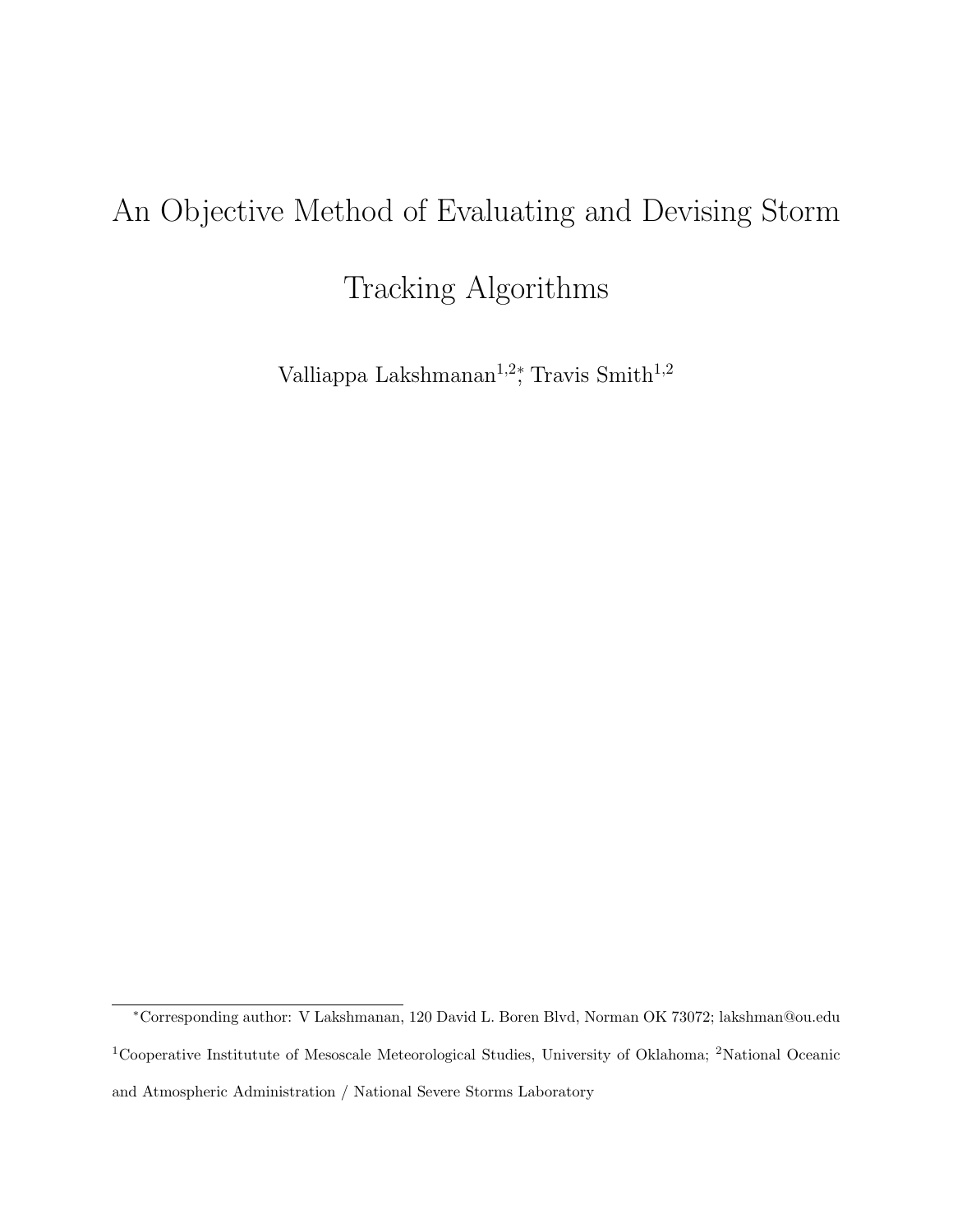#### ABSTRACT

Although storm tracking algorithms are a key ingredient of nowcasting systems, evaluation of storm tracking algorithms has been indirect, labor intensive or non-specific. In this paper, we introduce a set of easily computable bulk statistics that can be used to directly evaluate the performance of tracking algorithms on specific characteristics. We apply the evaluation method to a diverse set of radar reflectivity data cases and note the characteristic behavior of five different storm tracking algorithms proposed in the literature and now employed in widely used nowcasting systems. Based on this objective evaluation, we devise a storm tracking algorithm that performs consistently and better than any of the previously suggested techniques.

### @Article{scoretrack,

| $author =$  | {Valliappa Lakshmanan and Travis Smith},              |
|-------------|-------------------------------------------------------|
| $title =$   | {An Objective Method of Evaluating and Devising Storm |
|             | Tracking Algorithms},                                 |
| journal $=$ | {Wea. and Forecasting},                               |
| $year =$    | $\{2010\}$ ,                                          |
| $volume =$  | ${25},$                                               |
| $number =$  | ${2},$                                                |
| $pages =$   | ${721-729}$                                           |

}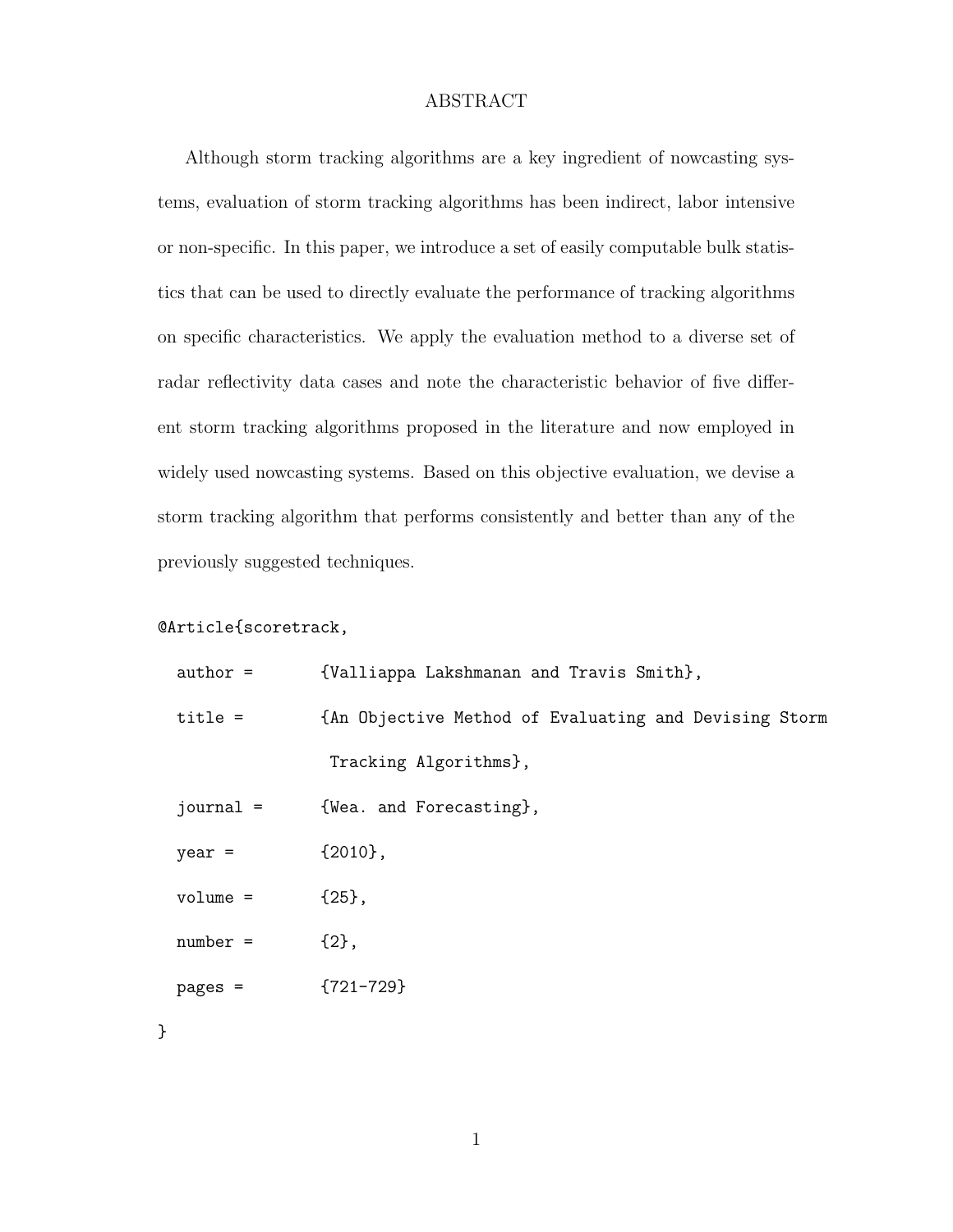## 1. Introduction

Algorithms that can extract properties of storm cells<sup>1</sup> and track those properties over time provide information that is important to forecasters in assessing storm intensity, growth and decay (Wilson et al. 1998). However, associating storm cells across frames of remotely sensed images poses a difficult problem because storms evolve, split and merge. Because storm tracking algorithms are a key component of nowcasting systems, the problem of how to track storms has received a lot of attention by the research community. Several criteria for associating storm cells across time have been suggested in the literature: using extent of overlap (Morel et al. 1997), using projected centroid location (Johnson et al. 1998), minimizing a global cost function (Dixon and Wiener 1993), greedy optimization of position error and longevity (Lakshmanan et al. 2009) and checking overlap followed by a global cost function (Han et al. 2009). Preprocessing operations such as median filters (Stumpf et al. 2005), quality control (Lakshmanan et al. 2007) and morphological operations (Han et al. 2009) have also been suggested as possibly improving the trackability of storm cells. It is important to be able to objectively evaluate these suggested techniques in order to determine which criterion or set of criteria provide the best skill.

#### a. Evaluating Storm Tracking Algorithms

One approach to evaluating storm tracking algorithms is to use the tracking algorithm to create a short-term forecast and then compare the short-term forecast with actual data (Lak-

<sup>&</sup>lt;sup>1</sup>For the purposes of this study, storm cells are defined on the basis of their radar reflectivity values as reflectivity peaks greater than 30  $dBZ$  and having a size greater than 20  $km^2$ .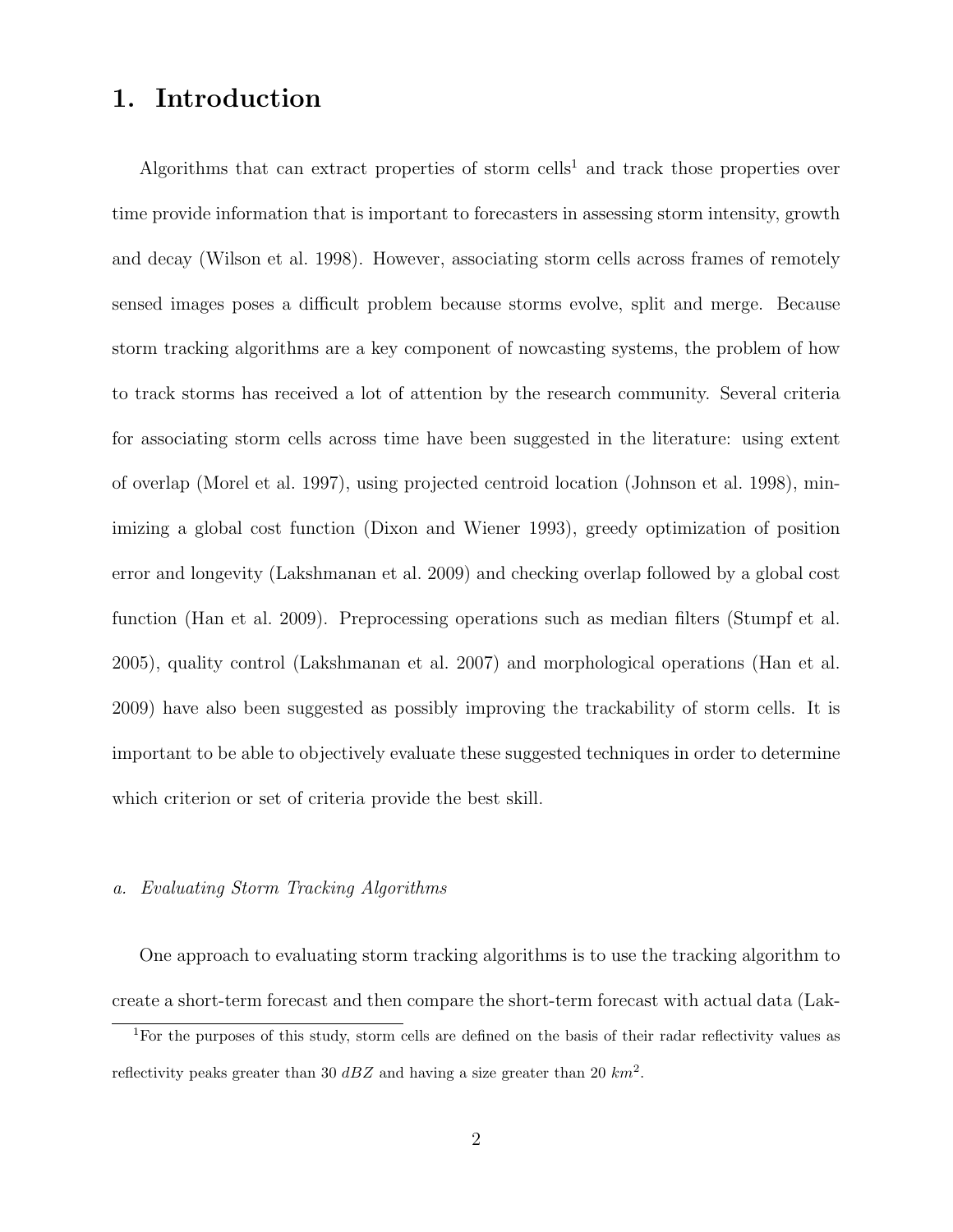shmanan et al. 2003). However, this is an *indirect* measure of storm tracking effectiveness since there is no way to separate out the effects of storm tracking from that of storm evolution. As pointed out by Wilson et al. (1998), the key reason for poor extrapolation forecasts is not errors in forecast displacement, but the growth and decay of storms in the forecast period. Indeed, because Han et al. (2009) employed extrapolation to compare the skill of their enhanced TITAN<sup>2</sup> tracking technique to the original TITAN technique, any improvement in forecast displacement was swamped by errors due to growth and decay. Consequently, Han et al. (2009) were able to demonstrate only a limited improvement provided by their morphological preprocessing and enhanced association algorithm. In this paper, we will use a better way of evaluating storm tracking to show that the enhancements suggested by Han et al. (2009) do make a significant improvement to the association algorithm of TITAN.

A more direct way of measuring the performance of the storm tracking component of storm identification and tracking algorithms was carried out by Johnson et al. (1998). A "percent correct" of time associations was computed by comparing the automated association of cells with a human association. This method suffers from three serious flaws:

1. Human association of storm cells is extremely labor intensive and time consuming. Indeed, even though the storm cell identification algorithm of Johnson et al. (1998) was evaluated on 17 cases, the associated storm tracking algorithm was evaluated on just 4 of those cases. Yet, even these four cases involved human truthing of 750 time associations. Also, the effect of fatigue and day-to-day variability on the quality of human associations can not be easily disregarded.

<sup>2</sup>Thunderstorm Identification, Tracking, Analysis and Nowcasting, a key component of the nowcasting system developed at the National Center for Atmospheric Research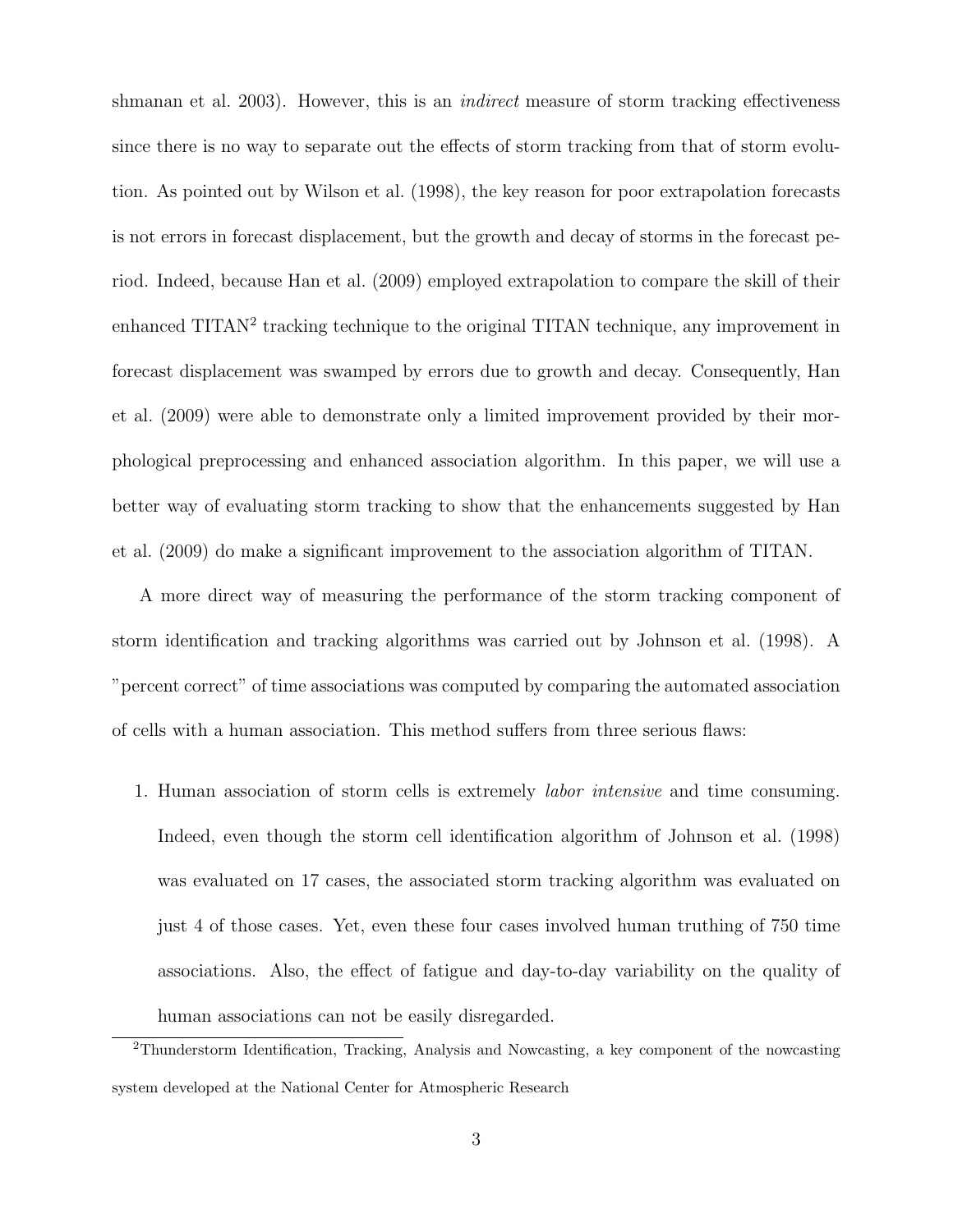- 2. The resulting skill is a gross overestimate. For example, on the four cases that the projected centroid-based storm tracking method of Johnson et al. (1998) was evaluated, the time association was correct 96% of the time. That these percent correct numbers overestimate the skill can be easily seen by considering the single storm cell track in Figure 1a. If the algorithm misses the association between the 5th and 6th time instance, then the end result is that there are two tracks instead of one leading to incomplete trend information for the second half of the sequence. Yet, this grossly incorrect cell track gets a skill of 90% since 9 out of 10 of the time associations are correct. A truer estimate would be close to 50% because the trend information in the second half of the sequence would be compromised by the association error.
- 3. The skill measure is non-specific. Consider the time associations shown in Figures 1b,c,d. In all three cases, the percent correct is 67% since 2 out of 3 associations are correct but the problem that causes the incorrect assocation is different: Figure 1b shows a dropped assocation, whereas Figure 1c shows a mismatch and Figure 1d shows an incorrect "jump" from a decayed cell to a new storm cell. Yet, in all three cases, the percent correct score is 67%.

These flaws have direct impacts on the design of a good tracking algorithm. Because human association is time consuming, the tracking algorithm would have to be developed on a very small dataset. This affects how robust the tracking code is because real world data is much more diverse than the training dataset. Secondly, because the skill when expressed in percent correct is an overestimate, it is difficult to demonstrate true improvements. There is just 4% of possible improvement between a 96% score that is not very good and the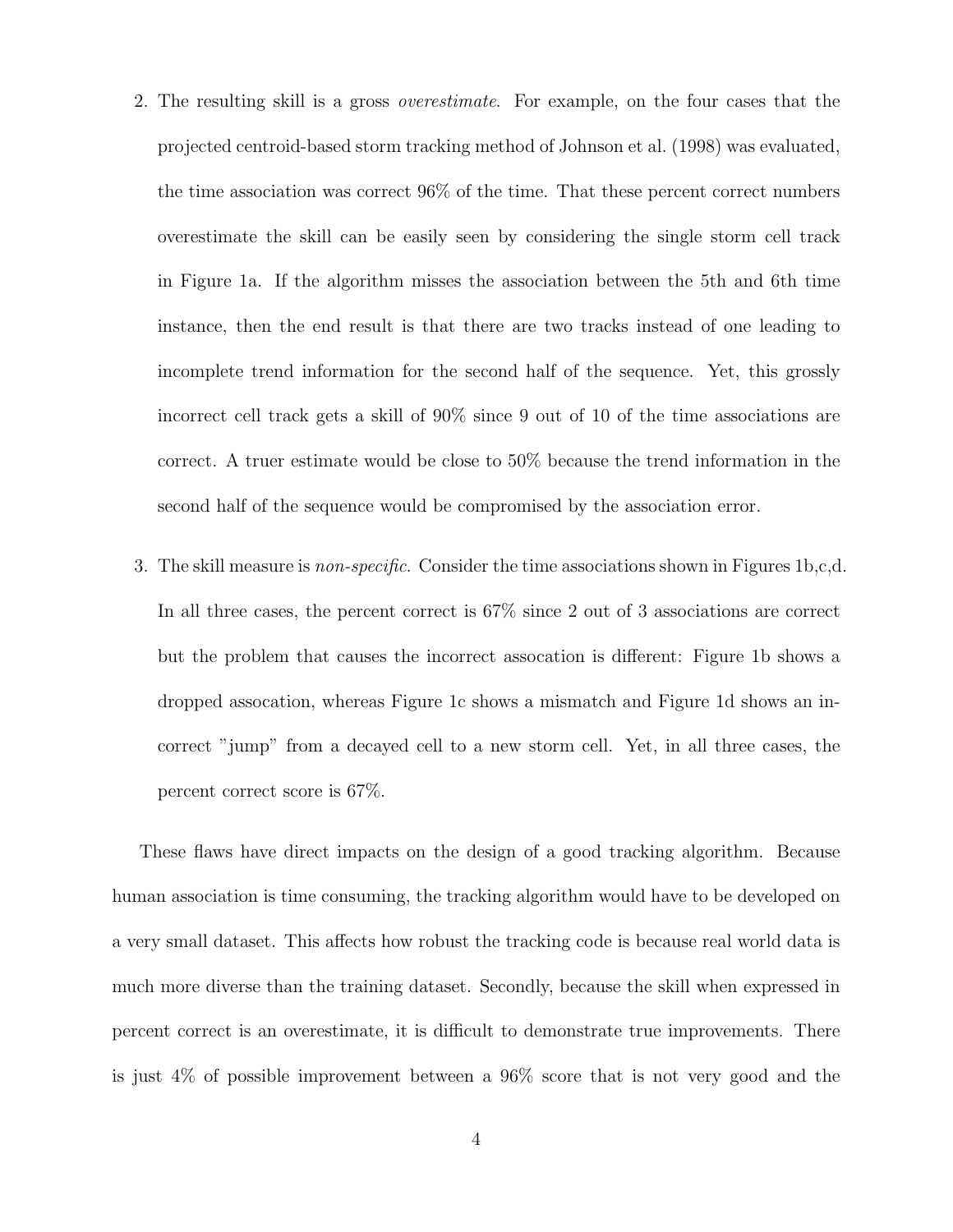theoretical maximum of 100%. Thirdly, the non-specificity makes it difficult to understand how to improve the tracking algorithm. If the percent correct score is 67%, should the improvement be in the form of increasing the search radius (to limit dropouts), reducing the search radius (to reduce the number of mismatches) or incorporating checks on changes in storm attributes (to reduce the number of jumps)?

#### b. Storm Tracking Algorithms

The basic unit of a storm tracking algorithm is the method by which storms identified in one time frame are associated with the already labeled storms in the previous time frame – a storm that is associated with a storm in the previous time frame inherits its label (usually termed its cell ID) and its time history. A "track" consists of the locations of a storm from the time it was first assigned a cell ID to the last time at which that ID was observed.

Many heuristics have been proposed to associate storms identified at the current time frame,  $t_n$ , with storms identified at the previous time frame  $t_{n-1}$ :

1. PRJ (Johnson et al. 1998): Cell centroid locations at  $t_{n-1}$  are projected (PRJ<sup>3</sup>) to where they would be at  $t_n$  based on the position of the cell centroid at times  $t_{n-k}|k\rangle \geq 1$ . Then, each cell at  $t_n$  is assigned to the closest unassigned centroid within a certain search radius. If no centroid is close by, then the cell is given a new ID.

<sup>3</sup>This mnemonic was not used by Johnson et al. (1998). They refered to their entire algorithm as SCIT, an acronym for Storm Cell Identification and Tracking. Because we wish to emphasize that the comparisions in this paper are carried out using a common identification algorithm (not the one in SCIT), and changing only the association algorithm, we assigned mnemonics that refer to just the association algorithm used in the various studies.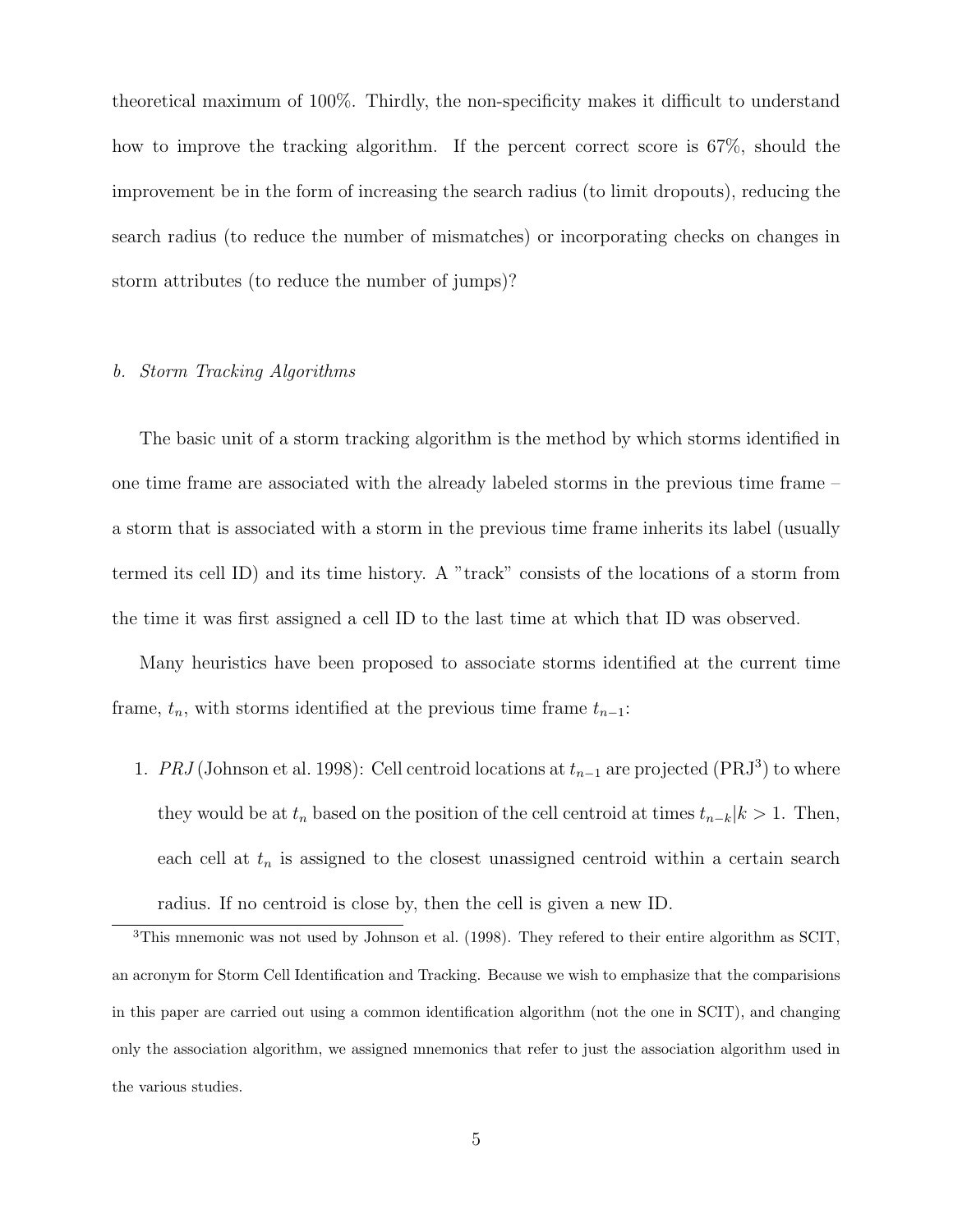- 2. CST (Dixon and Wiener 1993): A global cost (CST) function, formulated as the sum of the Euclidean distance between matched centroids and a distance metric based on some property that should be relatively consistent, is minimized. Dixon and Wiener (1993) employ the volume of the cells as this consistent property; in this paper, we'll use the area of the cells since our comparison of tracking algorithms will be on two-dimensional images.
- 3. AGE (Lakshmanan et al. 2009): All projected cells within a size-based radius (given by  $\sqrt{A/\pi}$  where A is the area of the storm) are considered "tied" in terms of position error, and such ties are resolved in favor of the longer-lived storm, i.e. based on age.
- 4. OV (Morel et al. 1997): A storm at  $t_n$  gets the ID of the cell at  $t_{n-1}$  with which it has maximum overlap (OV) and whose ID has already not been assigned. Cells are considered in order of size, with the largest cells assigned first.
- 5. OC (Han et al. 2009): This is a combination of the OV and CST methods carried out in sequence. Cells at  $t_n$  that have 50% or greater overlap with cells from  $t_{n-1}$  are first matched. Unmatched cells are then associated using a global cost function or assigned a new ID.

We will employ the objective evaluation of storm tracking introduced in this paper to compare these heuristics on different cases and use that analysis to devise a hybrid association technique that builds on the strengths of each of the component techniques.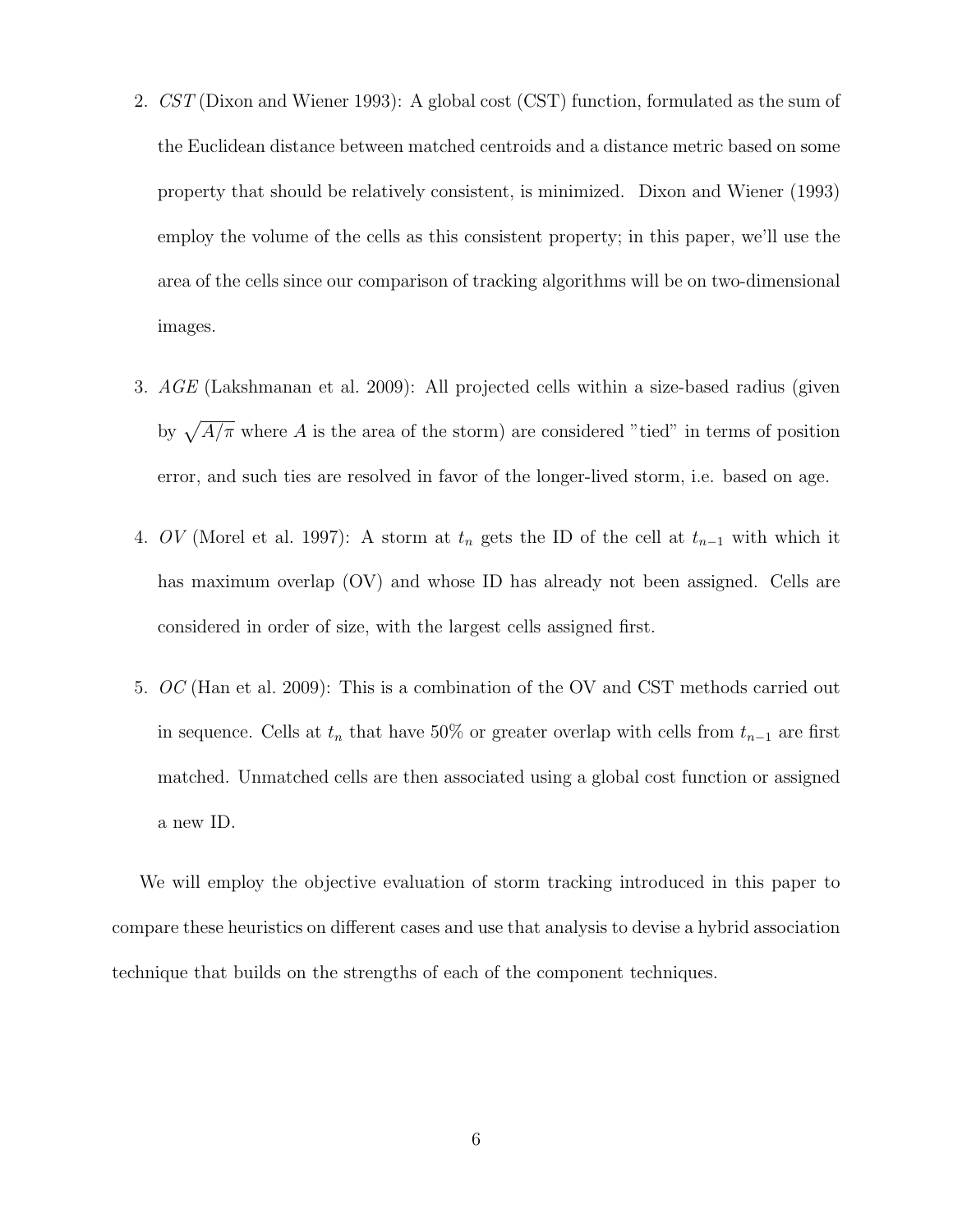## 2. Evaluation Method

Looking at Figure 1a again, the dropped association results in two tracks with duration half of that what an ideal algorithm would have produced, thus yielding a skill (based on just duration) of 50%. This skill score is intuitively more pleasing than the percent correct skill score of 90% since the trend information for the second half of the sequence is wrong. Similarly, in Figure 1b, the dropped assocation results in a lower duration. If one were to track the variability of some property of the cell such as the Vertically Integrated Liquid (VIL; Greene and Clark (1972)) across time, a mismatch such as in Figure 1c would result in the VIL being less consistent than that from an ideal algorithm that did not suffer from the mismatch problem. Finally, the jump in Figure 1d would result in the track not being as linear as it would have been if the tracking algorithm had been ideal.

Therefore, rather than evaluate a tracking method by counting the number of correct assocations, it would be better to evaluate the tracks themselves in terms of three factors: the duration (length) of the track, the linearity of the track and the preservation of a storm attribute. In general, longer, more linear tracks where the storm attribute is relatively constant between frames are better. These criteria need to be balanced because a "jump" will lead to a longer track, but the track will be less linear than if the association had led to two, less long-lived tracks (Roberts et al. 2009).

It should be noted that we do not postulate that every track should be linear or that every track should be long-lived or that all cells should have constant VIL. Instead, we postulate that if a large enough data set is considered, a better association algorithm will produce longer tracks than a technique that frequently drops associations. On the other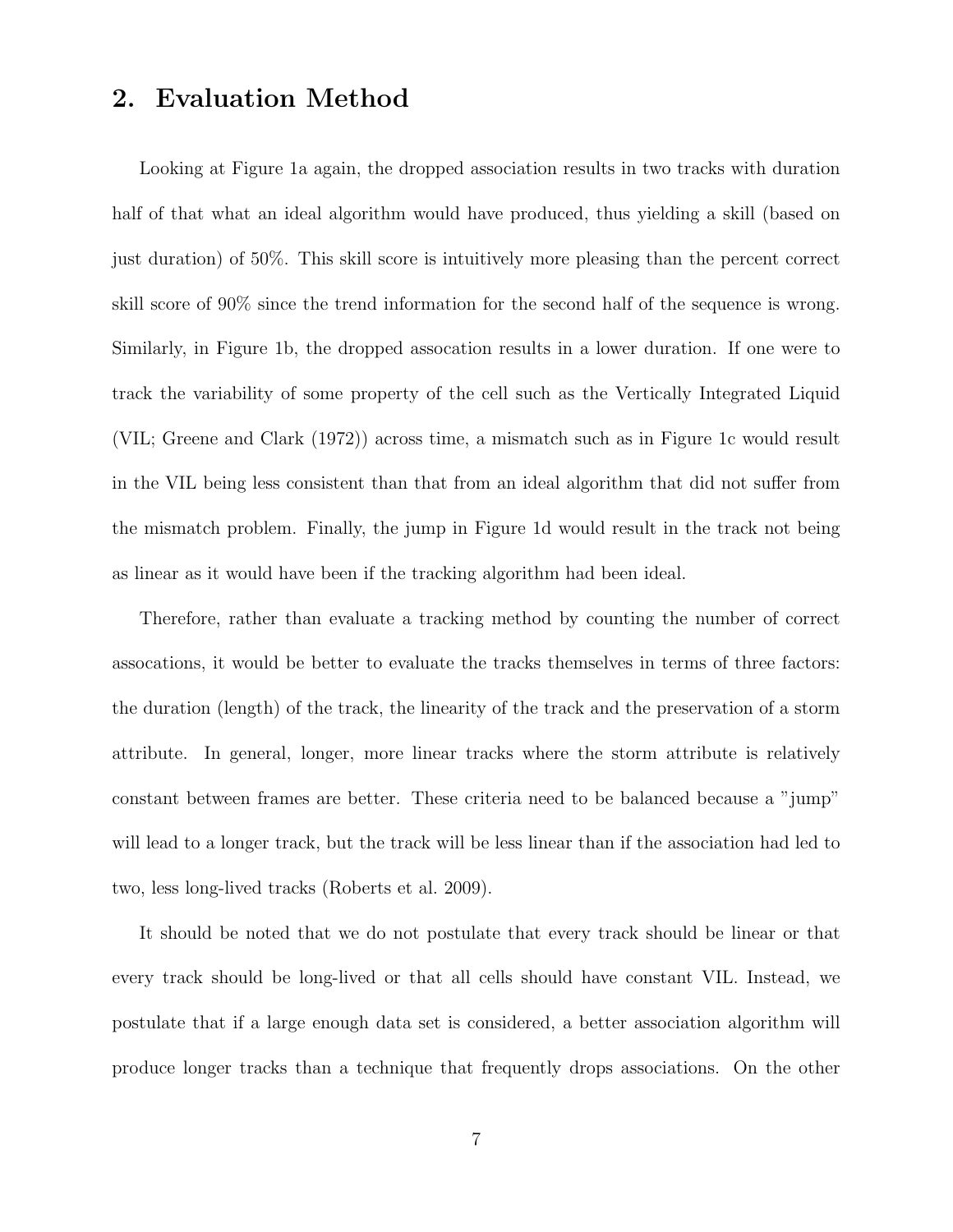hand, jumps will cause the tracks to be less linear than they would be had the jumps not occurred. In other words, we claim that correct associations will (in general) result in more linear tracks, not that all tracks are linear. Similarly, mismatches will lead to less consistent VIL than correct associations. A skill score balanced between these three factors is useful when considered in bulk (a large enough dataset of tracks) and when used to compare two methods. The absolute numbers will vary from dataset to dataset, but the difference in skill between two techniques on the same dataset can be used to evaluate the techniques relative to each other.

We evaluate an algorithm by computing the following statistics on each track produced by that algorithm:

- 1. dur is the duration of the track. The duration is longer if there are fewer dropped assocations.
- 2.  $\sigma_V$  is the standard deviation of the VIL of the cell in time (i.e. along a track). The  $\sigma_V$ is lower if there are fewer mismatches.
- 3.  $e_{xy}$  is the Root Mean Square Error (RMSE) of centroid positions from their optimal line fit. The  $e_{xy}$  is lower for more linear tracks.

Central tendencies of the above statistics are computed on a large dataset of tracks:

1.  $\overline{dur}$  is the median duration of tracks in the dataset. The better the association technique, the fewer the number of short-lived tracks that result from the technique and the greater  $\overline{dur}$  is since the distribution of track lengths will be skewed towards longer-lived tracks. It is better to use the median rather than the mean so that it is not as effected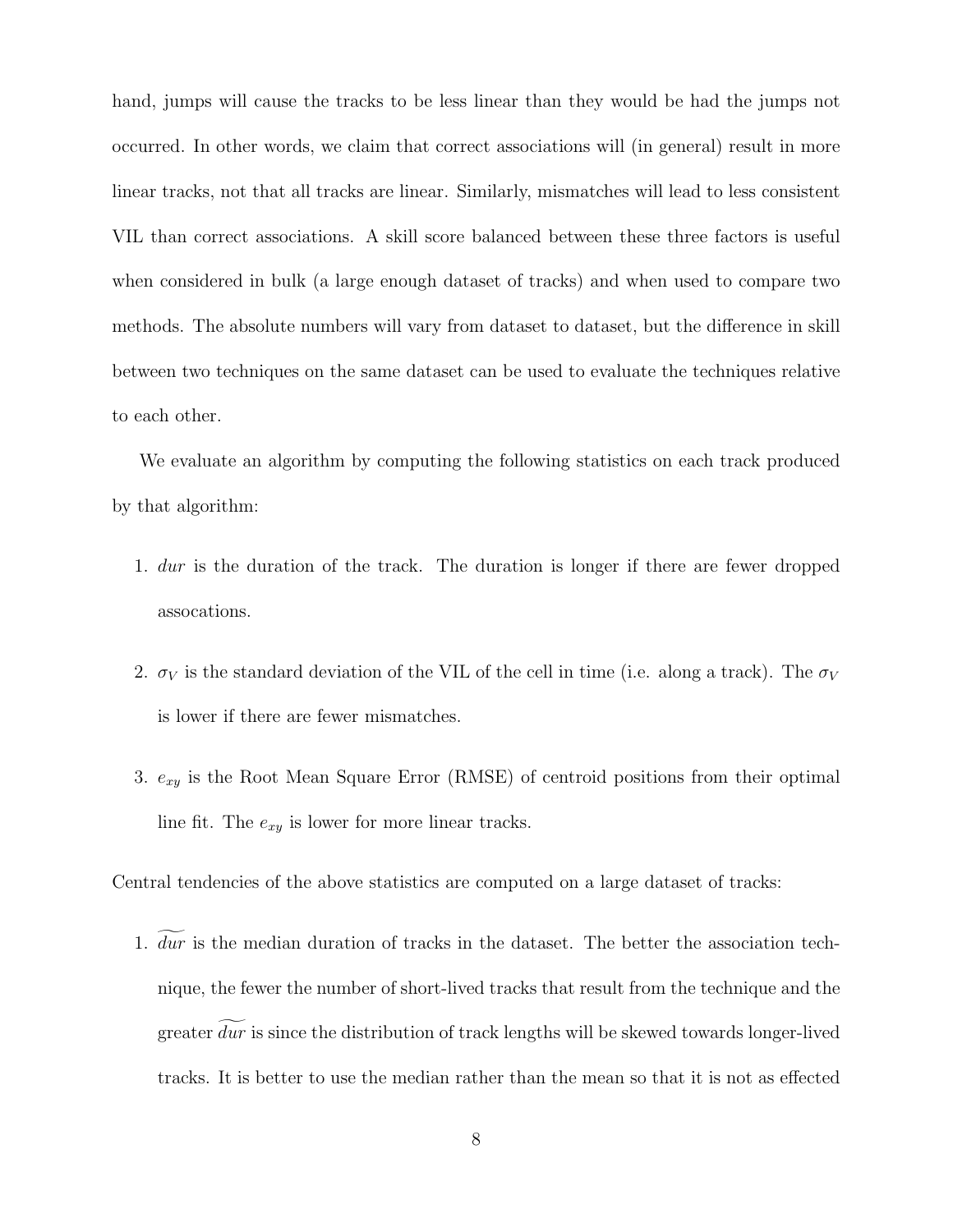by the presence of outliers (tracks of duration less than 2 frames or a few extremely long-lived tracks).

- 2. The mismatch error  $(\overline{\sigma_V})$  is the mean  $\sigma_V$  on tracks with duration greater than dur. Fewer mismatches are indicated by more consistent VIL values and, thus, by a lower  $\overline{\sigma_V}$ . Because the standard deviation is highly sensitive when computed on small sample sizes, this statistic is computed only on tracks with duration greater than the median duration.
- 3. The linearity error  $(\overline{e_{xy}})$  is the mean  $e_{xy}$  on all tracks with duration greater than  $\overline{dur}$ . Such tracks should have enough points to meaningfully compute the error of a line fit if the association technique is reasonably good. A technique where the median track has less than three centroids is not worth evaluating!

While it is possible to create a composite skill score as a weighted sum of all the above parameters, determining the appropriate weights is subjective. Instead, the parameters can be used to compare different techniques or to tune algorithm parameters. For example, one way to tune the search radius would be to increase it as long as dur keeps increasing and  $\overline{\sigma_V}$ and  $\overline{e_{xy}}$  remain below some threshold determined by the performance of a simple method such as PRJ.

In order to perform a fair comparision of different storm tracking techniques, they were run against cells identified using the same storm identification technique with the same parameters. Storms were identified using the extended watershed approach of Lakshmanan et al. (2009) on median-filtered (in a 9x9-pixel neighborhood) reflectivity composite images and searching for cells above 30  $dBZ$  with a minimum size of 20  $km^2$ . Motion was estimated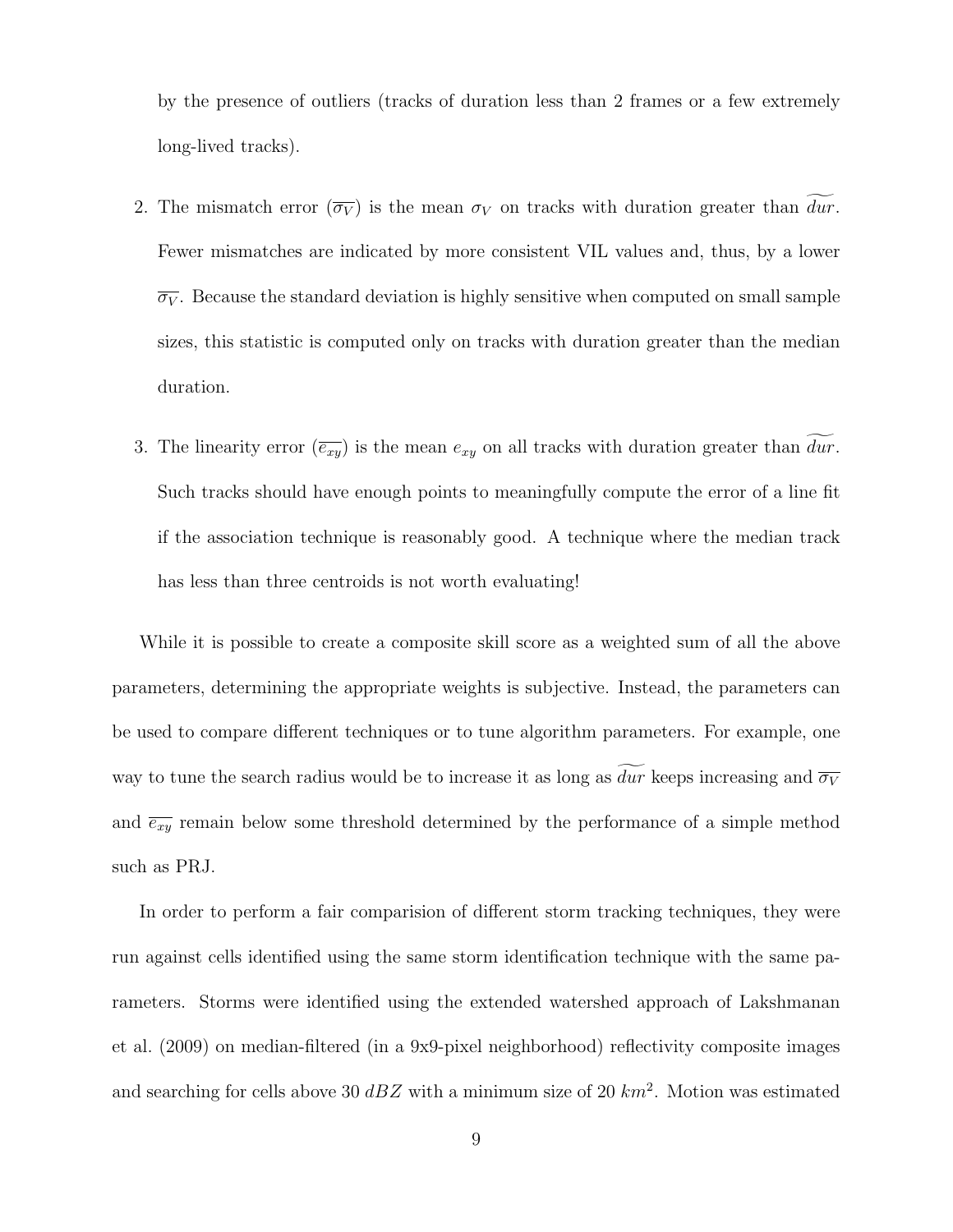over the entire field by cross-correlation of storm cells at  $t_n$  against the image at  $t_{n-1}$  (i.e. the correlation is between cells in the current frame against pixel values in the previous frame), interpolating between the cells and smoothing over time using a Kalman filter (See Lakshmanan and Smith (2008) for details). The identified cells were then associated using each of the techniques listed in Section 1b. The various techniques were implemented by us from their description in the literature, i.e. we did not use the operational  $SCIT<sup>4</sup>$  or TITAN (since they are tied to their own storm identification techniques). Instead, we implemented centroid projection and a global cost reduction approach based on the descriptions in Johnson et al. (1998) and Dixon and Wiener (1993) respectively.

The techniques were evaluated on a common dataset consisting of the following WSR-88D radar data (from 18:00 UTC to 23:59 UTC on each of the days): KBIS, Bismark, ND on May 21, 1995; KCBX, Boise, ID on May 1, 1995; KIWA, Phoenix, AZ on Aug. 6, 1993, Aug. 20, 1993 and Aug. 6, 2003; KLSX, St. Louis, MO on June 8, 1993 and July 2, 1993; KLWX, Sterling, VA on Apr. 14, 1993, May 1, 1994, Oct. 6, 1995 and Oct. 6, 2005; KMLB, Melbourne, FL on Mar. 25, 1992, June 9, 1992 and June 12, 1992; and KTLX, Oklahoma City, OK on June 18, 1992 and Feb. 21, 1994. These cases are diverse geographically and in terms of the storm types. For example, they include a mesoscale convective system (KMLB, Melbourne, FL on Mar 25, 1992), a convective line (KLSX, St. Louis, MO on June 8, 1993), a stratiform event (KTLX, Oklahoma City, OK on Feb 21, 1994), isolated storms (KIWA, Phoenix, AZ on Aug 6, 1993) and a minisupercell (KLWX, Sterling, VA on Oct 6, 1995).

The above cases were chosen because they were verified by hand in Johnson et al. (1998).<sup>5</sup>

<sup>4</sup>Storm Cell Identification and Tracking, the algorithm used within the National Weather Service for radar-based storm tracking

<sup>5</sup>The KIWA 2003 and KLWX 2005 cases were used in lieu of the cases considered by Johnson et al. (1998)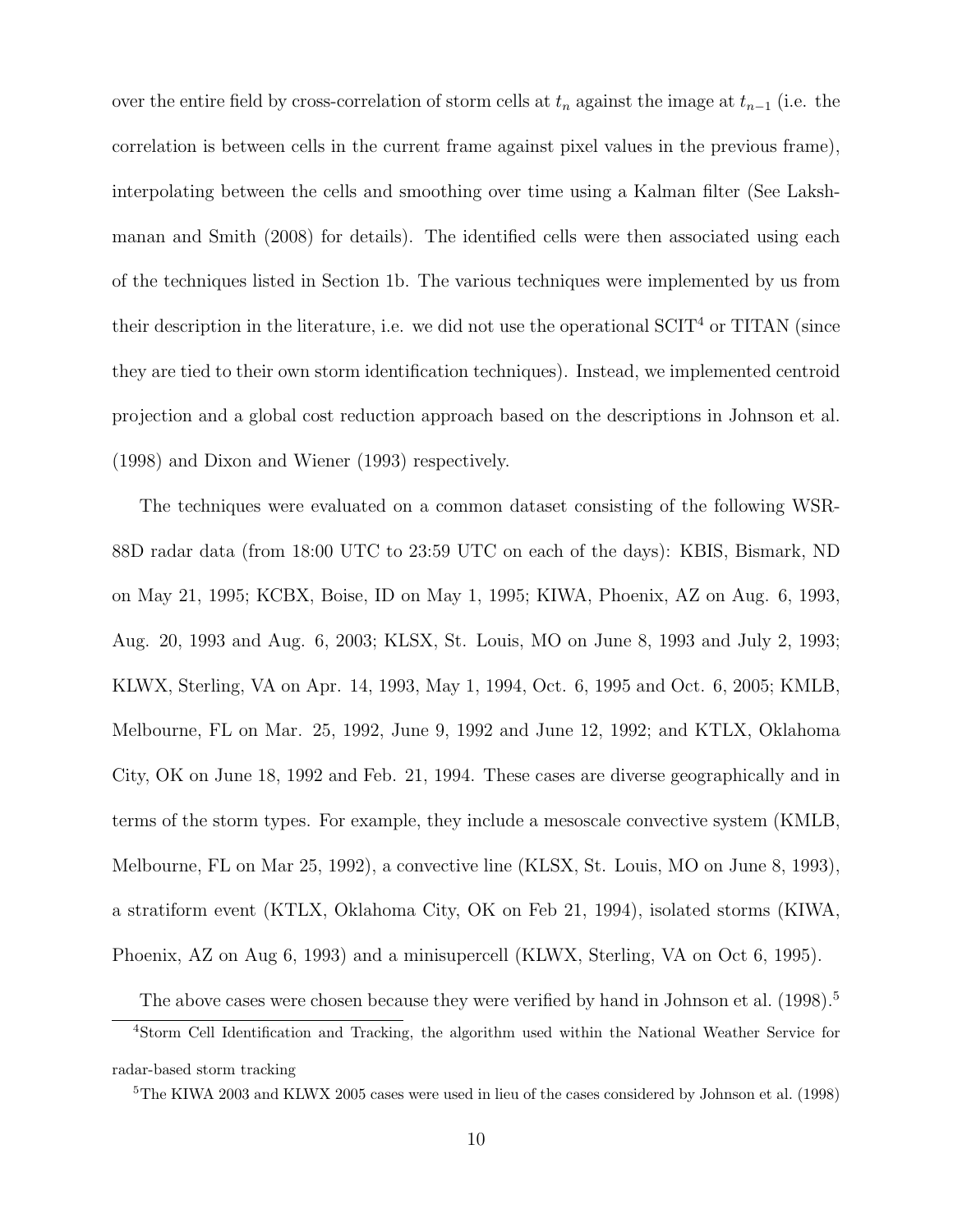Therefore, we know approximately how many cells we should expect to find in each of these cases and we could ensure that the storm identification algorithm was finding a similar number of cells. This is important because tracking algorithms can not be compared fairly if the identification algorithm is so lax as to identify too many "cells" or is so strict that it does not detect many true cells.

Gauging whether the storm cells identified by the algorithm were the same as that which a human would call a storm is approximate because the list of actual human verified cells is no longer available (Pam Heinselman, personal communication). For the isolated storms event observed by the WSR-88D at Phoenix, AZ on Aug 6, 1993, it was reported that 867 cells were identified by hand. Unfortunately, the time period considered on that day is not reported, so this number is not very useful. Therefore, we computed an order-of-magnitude estimate from the statistics reported in the paper as follows. Using the isolated storms event observed by the WSR-88D at Phoenix, AZ on Aug 6, 1993 as an example:

- 1. For isolated storms, the reported probability of detection was 27% for cells between 30-39 dBZ, 70% for cells between 40-49 dBZ and 96% for cells above 50 dBZ.
- 2. The algorithm of Johnson et al. (1998) when run on the Phoenix AZ data from 18:00 UTC and 23:59 UTC identified 2377 cells of which 227 cells were in the 30-39 dBZ range, 1174 cells were in the 40-49 dBZ range and 976 cells had a peak reflectivity above 50 dBZ.

3. Based on the above data, and assuming that the probability of detection (POD) is – KFDR, Fredrick, OK on Apr. 20, 1992 and KOUN, Norman, OK on Sep. 2, 1992 – that are not available in the National Climatic Data Center archives. The 2003 and 2005 cases were not verified by hand.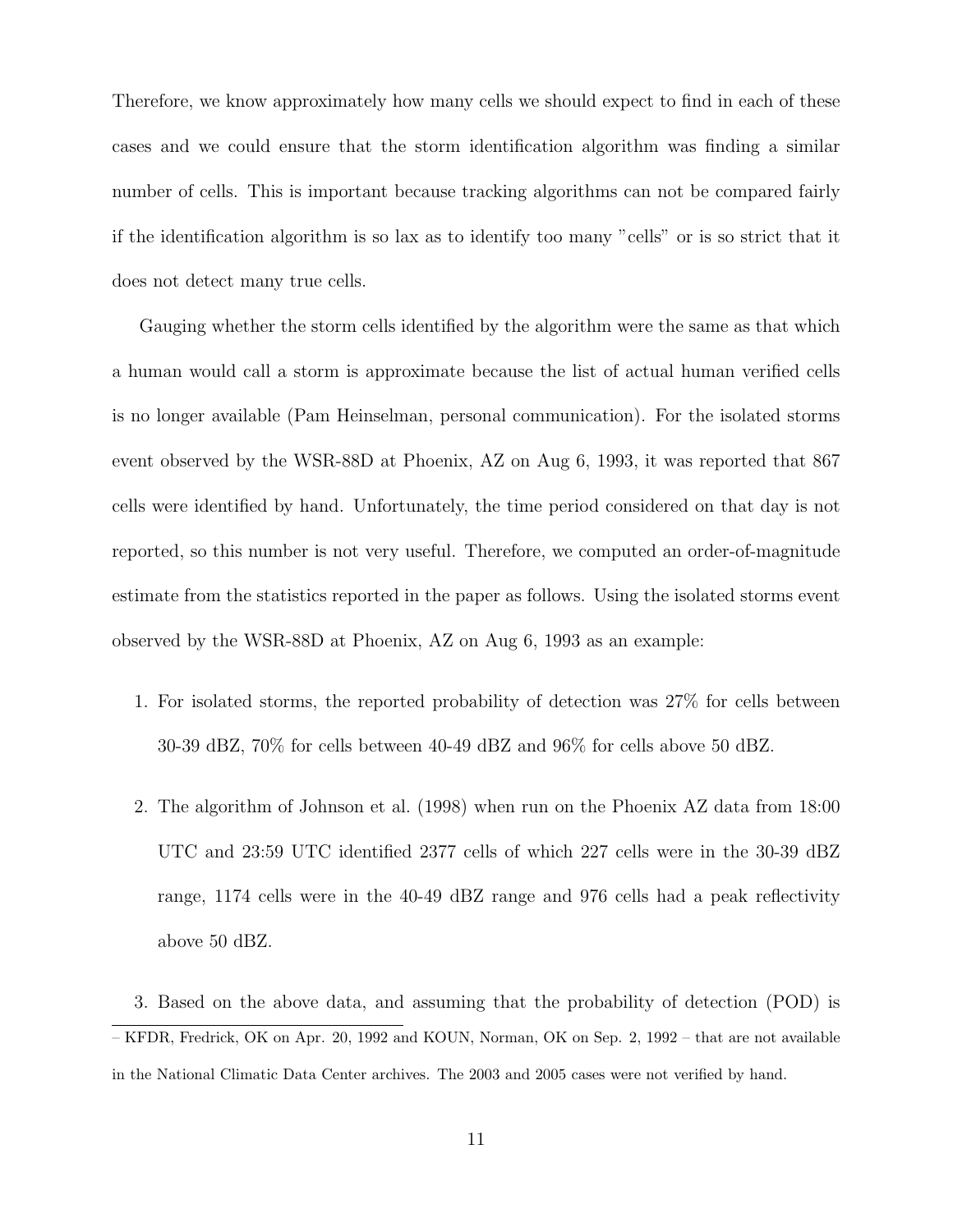similar to that for the time period that was actually human verified, then there should have been a total of  $227/0.27 + 1174/0.7 + 976/0.96$  cells i.e. 3535 cells.

4. The storm identification technique used in this paper to evaluate the different tracking techniques identified 2309 cells, which is of the same order of magnitude as 3535 (the number of cells one expects to see in the dataset based on the human verification).

It should be emphasized that this exercise of estimating the number of human-truthed cells in the dataset was carried out only to ensure that the tracking algorithms are not presented with an unrealistic number of cells. The number of "true" cells was estimated rather than laboriously counted by hand because the actual number (3535 in the example) is not important, but only its order of magnitude. We would have had a problem if a human thinks that there are really 3000 cells in the dataset, but our storm identification algorithm only detected 300.

#### a. Analysis

The evaluation of each of the techniques is shown in Figure 2. Each row of graphs consists of the evaluation of a case using the three criteria described in Section 2. Each column of graphs corresponds to one of the metrics. The techniques being evaluated and their mnemonics are described in Section 1b. In each graph, the best two methods are shown in black. If several techniques tied for second place (within the bounds of statistial significance shown by the error bars) as in the case of mismatches for the first case, there may be more than two black bars in a graph. Similarly, the worst two methods (with a rank of 5 or 6) are shown with white bars. Gray bars indicate middling (rank of 3 or 4)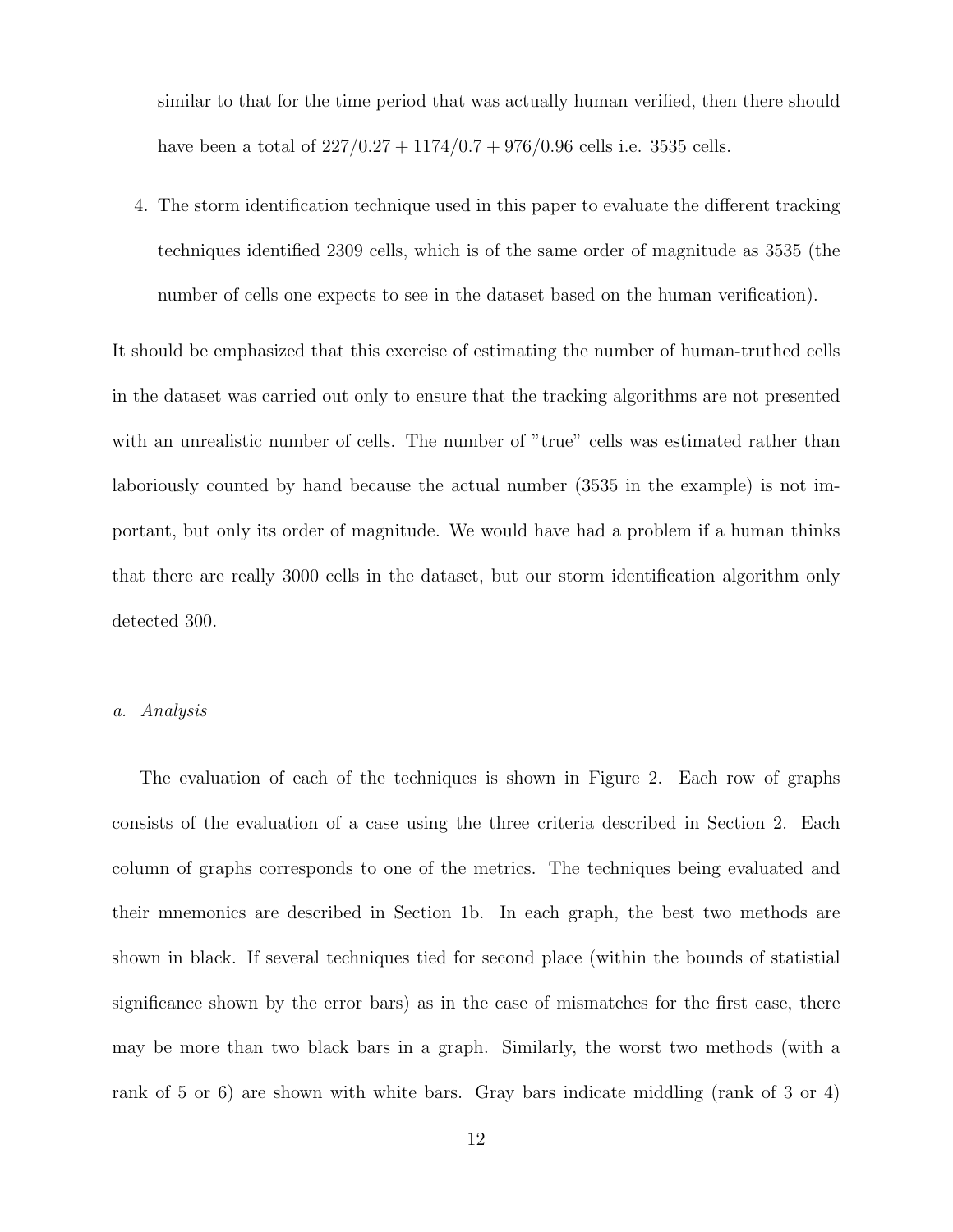performance.

In the case of the mismatch error  $(\overline{\sigma_V})$  and linearity error  $(\overline{e_{xy}})$ , the confidence intervals are computed from the standard deviation  $\sigma$  of these errors on the N tracks for which these errors are computed (recall that these statistics are computed only on the longest 50% of tracks in the dataset) as  $\mu + / -\alpha \sigma / \sqrt{N}$  where  $\mu$  is the mean error and  $\alpha$  is obtained from statistical tables of a two-tailed Student's T distribution. As  $\widetilde{dur}$  is a median, its confidence interval is given by the durations of the  $(N/2 + / -\alpha\sqrt{N/4})$ th longest tracks: the number of observations less than the  $q^{th}$  quantile is an observation from a Binomial distribution with parameters  $N$  and  $q$  and therefore has mean  $Nq$  and standard deviation  $\sqrt{Nq(1-q)}$  (Conover 1980). A 50% confidence interval ( $\alpha \approx 0.67$  for  $N > 30$ ) was employed because the purpose of the error bars is to gauge visually whether one technique is likely to be better than another for the purposes of creating a reasonable ranking of the techniques. A 95% confidence interval would have been used if our purpose had been to *prove* that one technique was better than another. For example, consider the graph in Figure 2 for the mismatch error on the KLSX line case (second row, first column). The CST method is likely to have more mismatches than the OC method on the KLSX case because the 50% confidence intervals do not overlap. Thus, CST is the worst performing method while the AGE, OV and NEW (whose confidence bars do overlap) are all ranked first. The error bars corresponding to the PRJ and NEW methods do not overlap. Therefore, the PRJ method is ranked 4.

It can be noted from the first column of graphs in Figure 2 that the mismatch error  $(\overline{\sigma_V})$  is lowest when using the overlap (OV) method. No other method has black bars (good performance) in all five of the cases considered. This is not surprising because the overlap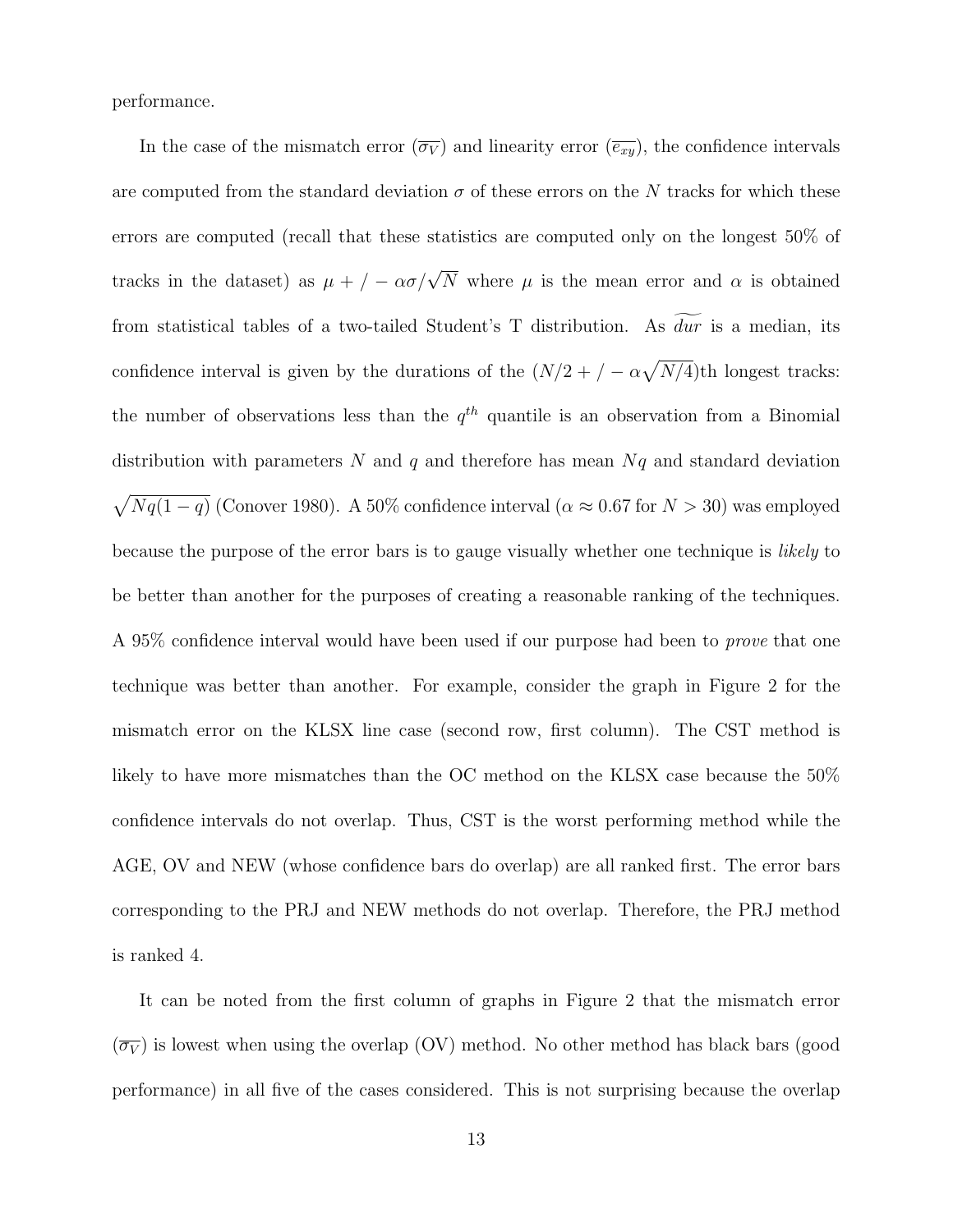function is the most conservative form of storm association. The drawback of using such a conservative approach to associating cells is that the median duration of tracks is bad (white bars) in four of the five cases – only for isolated cells does the OV method have good performance on all three measures.

Similarly, it can be noted from the second column of graphs that the linearity error  $(\overline{e_{xy}})$  is lowest when using the projected centroid (PRJ) method of Johnson et al. (1998). Again, this is not surprising because the centroid projection method explicitly minimizes position error after accounting for storm movement, thus emphasizing linearity at the cost of duration. Indeed, the PRJ method has bad performance in two of the five cases on the length metric.

It can be noted that even techniques that do not try to minimize mismatch error (such as PRJ, AGE or OV) attain quite good scores on that measure. The cost function in CST and OC explicitly include size preservation in an attempt to reduce mismatches. However, size preservation does not seem to induce a corresponding reduction in the variability of VIL. The CST and OC techniques have the worst performance in terms of mismatches and jumps, but also (as a tradeoff) the best performance in terms of duration. The centroid location-based methods (PRJ and AGE) do not consider preservation of the value of any attribute. Yet, they consistently do well as far as mismatch error is concerned. This indicates that  $\overline{\sigma_V}$ , for the most part, is maintained along a track even if the tracking algorithm only minimizes location error. This also indicates that the CST and OC methods may be overemphasizing size preservation and, therefore, producing more non-linear tracks.

It is also apparent that, in every situation, the enhancements proposed by Han et al. (2009) do improve the tracking. The OC method has longer tracks than the CST method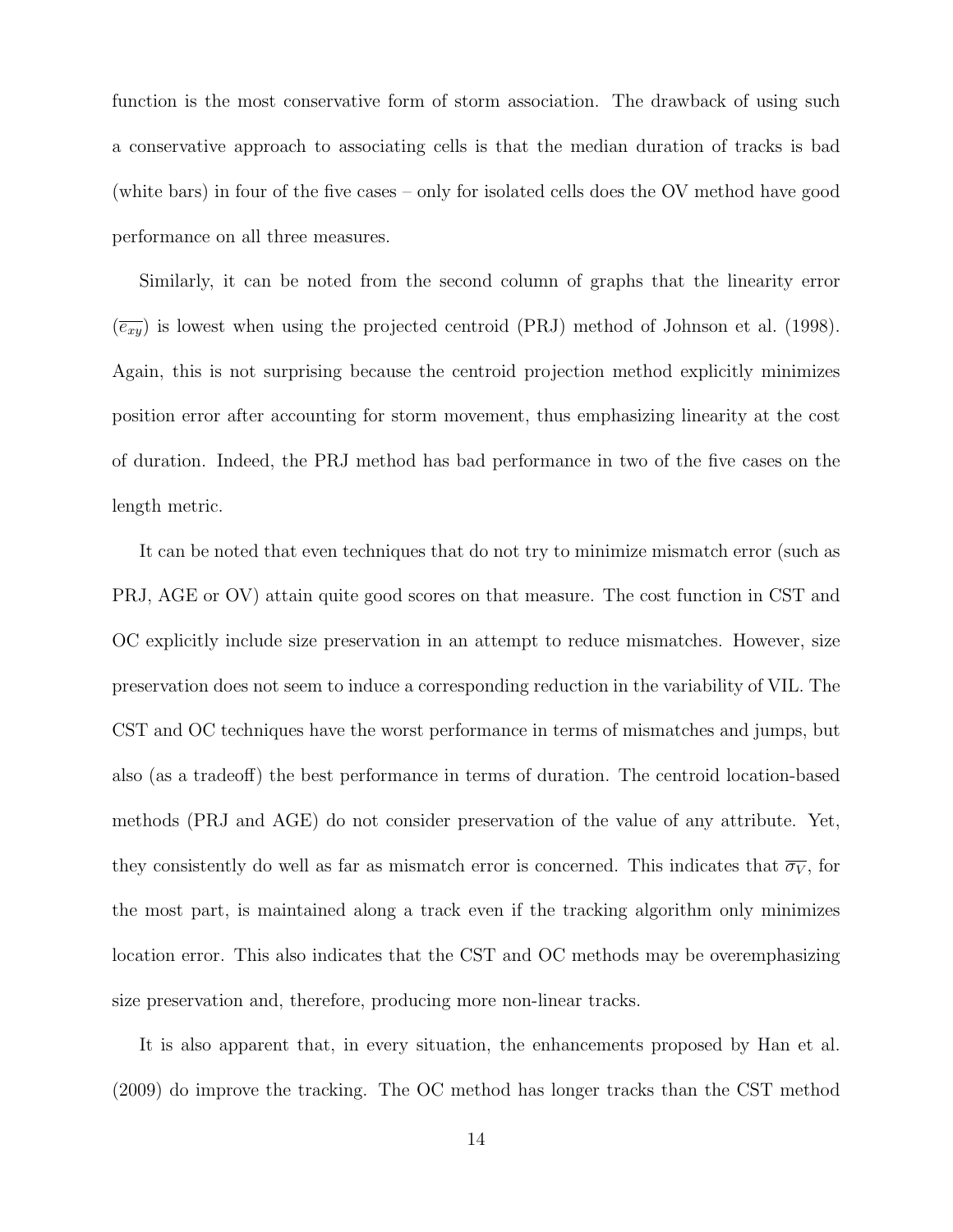for every case. It achieves this longer tracking with fewer jumps and a similar mismatch error. It should be noted that Han et al. (2009) were unable to demonstrate this improvement because they tried to compare the two techniques using forecast error. Our use of appropriate metrics has enabled us to verify that the enhanced TITAN tracking method of Han et al. (2009) is indeed better than the original TITAN method of Dixon and Wiener (1993).

The AGE method that was introduced "for simplicity" in Lakshmanan et al. (2009) performs surprisingly well for all cases. That method finds reasonable candidates in terms of location error and then chooses among these candidates first in terms of longevity and then (if there is a tie in terms of age) on size and finally in terms of intensity. Later experimentation determined that longevity alone was enough and it is that even simpler version that was used in this paper. The good performance of AGE indicates that the key parameters for a tracking algorithm are location error and longevity.

## 3. Devising a New Tracking Algorithm

Our aim was to devise a technique whose performance is consistently good i.e. on all cases on all metrics, the technique should be among the best performers. The fact that Han et al. (2009) were able to combine two poorly performing methods (OV and CST) in sequence and create a pretty good technique (OC) gave us an idea of how to proceed in devising a good, consistent tracking algorithm by combining the best aspects of all the previously considered techniques.

The tracking technique marked as "NEW" in Figure 2 was carried out as follows. At each step, only those storms that have not yet been associated are considered.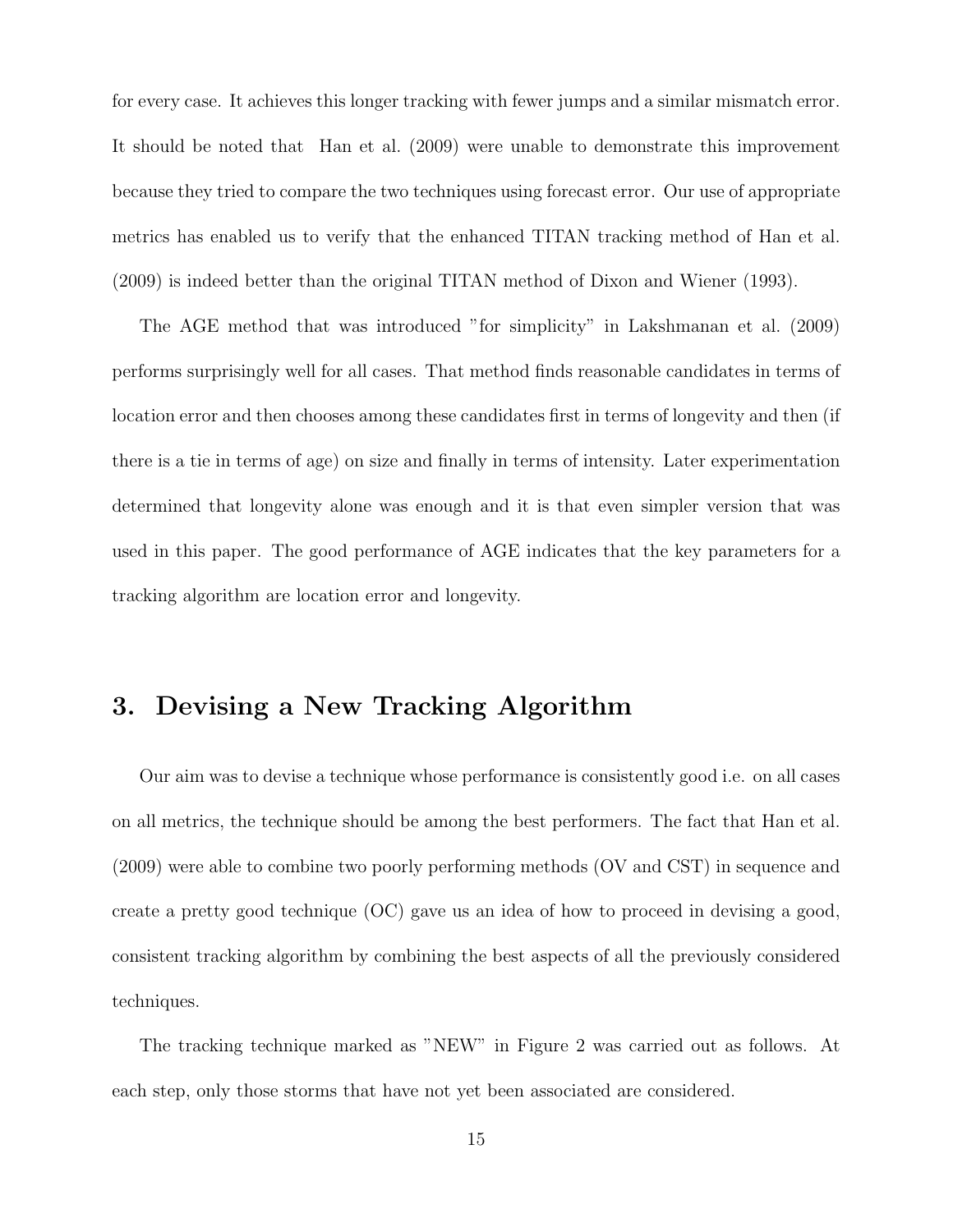- 1. Project storm cells identified at  $t_{n-1}$  to their expected location at  $t_n$ .
- 2. Sort the storm cells at  $t_{n-1}$  by track length, so that longer-lived tracks are considered first in Step 3.
- 3. For each (unassociated) projected centroid, identify all centroids at  $t_n$  that are within  $d_{n-1}$  kms of the projected centroid.  $d_{n-1}$  is given by  $\sqrt{A/\pi}$  where A is the area of the projected storm cell at  $t_{n-1}$ .
- 4. If there is only one centroid within the search radius in Step 3, and if the distance between it and the projected centroid is within 5 km, then associate the two storms.
- 5. Repeat steps 3 and 4 until no changes happen. At this point, all unique centroid matches have been performed.
- 6. Define a cost function  $c_{ij}$  for the association of candidate cell i at  $t_n$  and cell j projected forward from  $t_{n-1}$  as:

$$
c_{ij} = (x_i - x_j)^2 + (y_i - y_j)^2 + \frac{A_j}{\pi} \left( \frac{|A_i - A_j|}{A_i \bigwedge A_j} + \frac{|d_i - d_j|}{d_i \bigwedge d_j} \right)
$$
(1)

where  $x_i, y_i$  is the location,  $A_i$  the area and  $d_i$  the peak pixel value of cell i (in the spatial field in which cells are being detected).  $|a|$  refers to the magnitude of a and  $a \bigwedge b$  refers to the maximum of a and b.

- 7. For each unassociated centroid at  $t_n$ , identify all projected centroids within  $d_n$  kms where  $d_n$  is expressed in terms of the area of the cell at  $t_n$  as  $\sqrt{A/\pi}$ .
- 8. Associate each unassociated centroid at  $t_n$  with the unassociated, projected centroid within  $d_n$  for which the cost function c is minimum. If there are no centroids within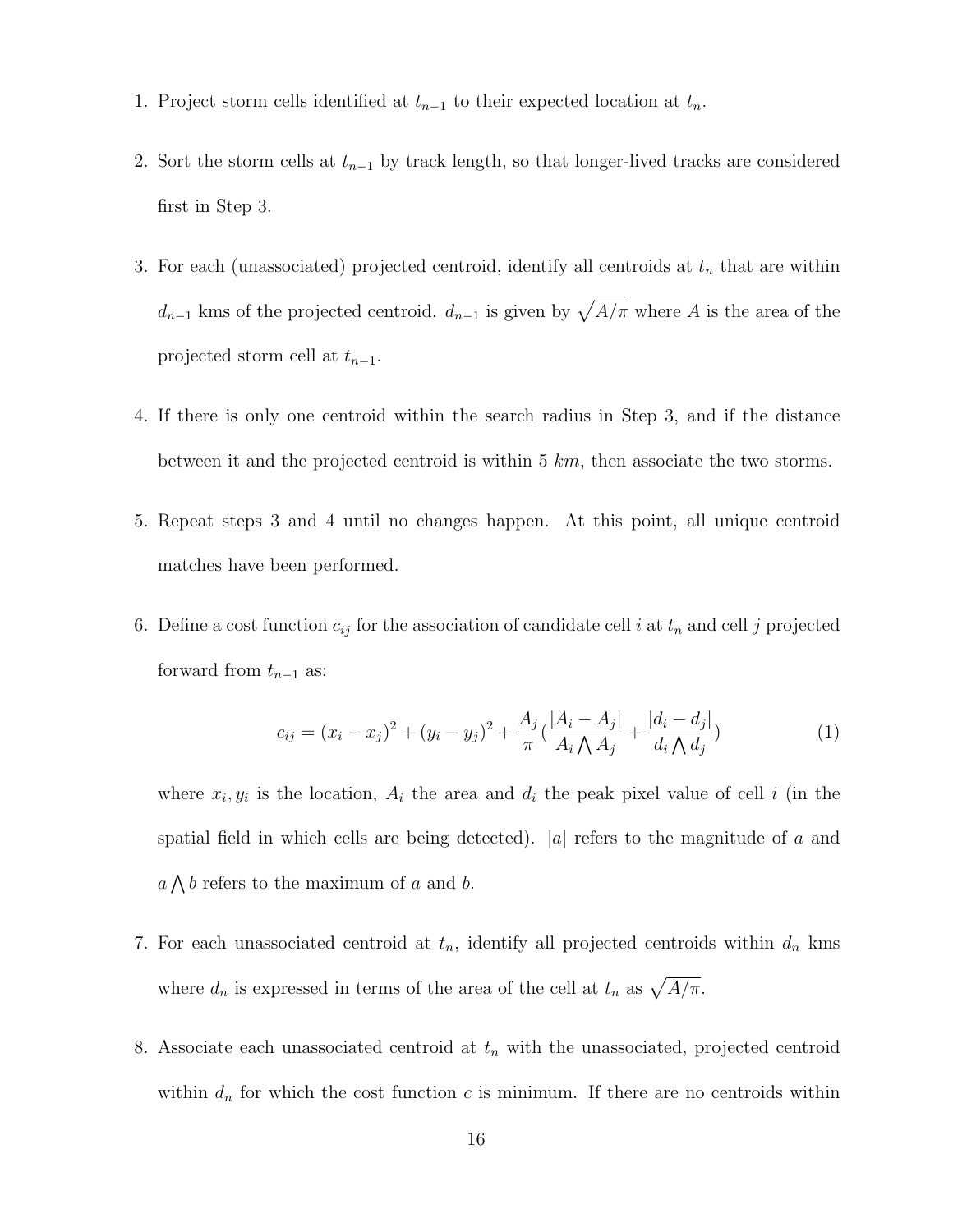the search radius, mark it as a new cell.

As can be seen, the tracking technique is a judicious combination of PRJ (Step 1), AGE (Step 2), OC (size-based search radius in Step 3) and CST (Step 6). The uniqueness check of Step 4 is novel, and allows the algorithm to distinguish between line storms (where there will be multiple storms within the search radius, leading to the use of the cost function) and isolated cells (where centroid matching performs well). The cost function here incorporates both size and peak intensity.

#### a. Results

The new tracking technique introduced here exhibits consistently good performance as evidenced by the black and gray bars in Figure 2 on all cases and metrics. The NEW technique has slightly better performance than AGE in terms of mismatch error on the minisupercell case but this difference is not statistically significant. All the other techniques (PRJ, CST, OV and OC) have poor performance (white bars) in at least one case or measure. The performance of the algorithm on those cases where it has only middling (gray bars in Figure 2) performance has to be examined in depth to further improve the algorithm.

#### b. Directions for further exploration

Because storm identification methods are based on thresholding input fields, whether with a single threshold or by multiple thresholds, storm identification can be inconsistent from frame-to-frame due to the natural evolution of storms. Consequently, several preprocessing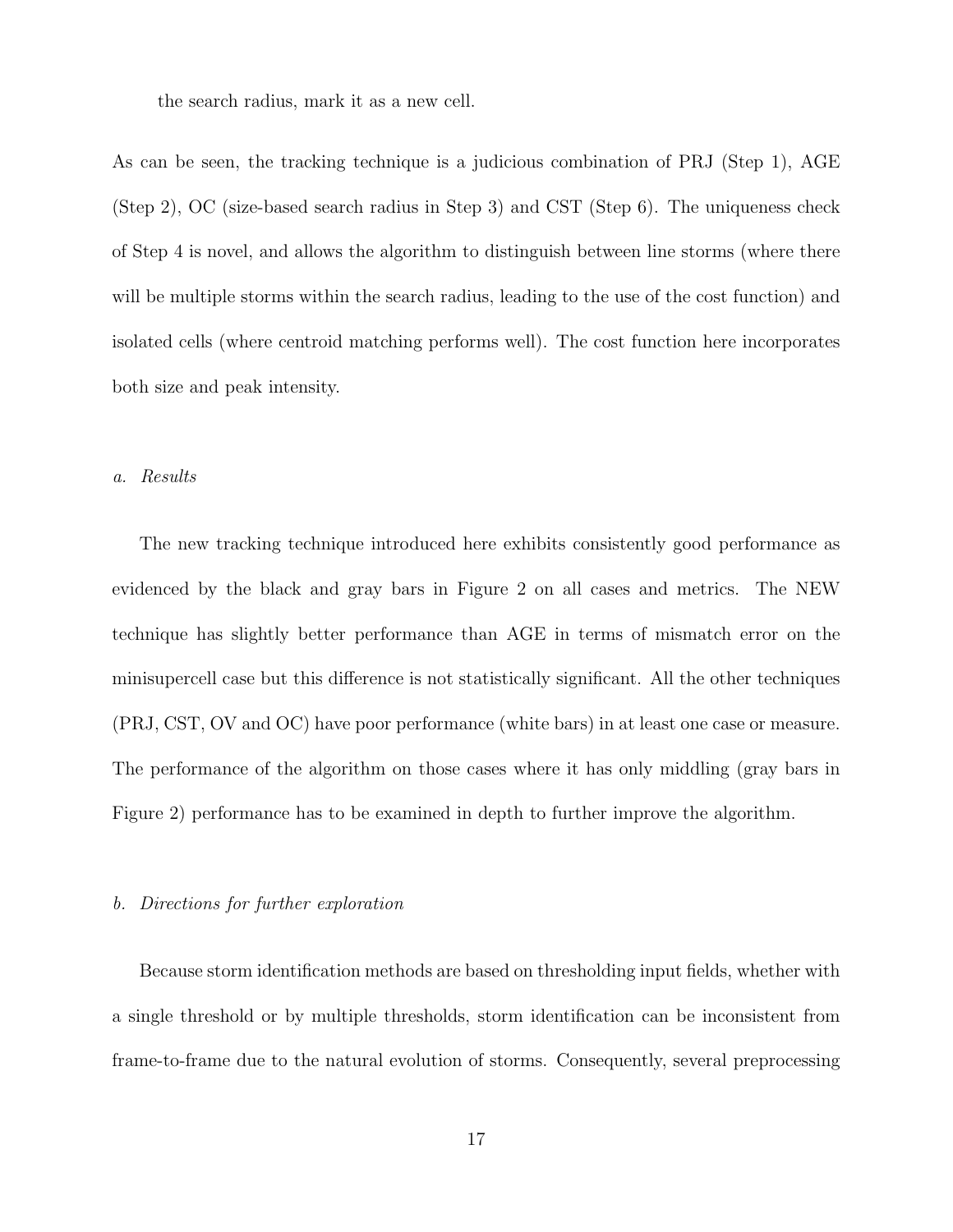operations have been proposed to improve the trackability of identified storms (Stumpf et al. 2005; Lakshmanan et al. 2007; Han et al. 2009). The performance of the preprocessing filter and association technique may depend heavily on an appropriate choice of parameters. The search radius within which to conduct a search for best assocation (and beyond which to call it a new cell) can be chosen based on size (as done by Lakshmanan and Smith (2008) and Han et al. (2009)) or based on a directional constraint as done by Johnson et al. (1998). Similarly, the number of frames to "coast" an unmatched cell before it is finally dropped can affect the longevity of the tracks. Johnson et al. (1998) did not coast at all, while Lakshmanan and Smith (2008) coast for three frames. It is possible to use the objective evaluation of storm tracking introduced in this paper to make an appropriate choice of such constraints also.

It may be tempting to boil down the three measures – property consistency, linearity and duration – into a single measure of skill. However, the temptation ought to be resisted. The advantage of using all three specific characteristics is that they provide insight into the tradeoffs that can be made in changing a tracking algorithm. For example, if it is felt that the duration of tracks produced by the NEW algorithm is not sufficient, then the remedy would be to increase the search radius. Also, the values of these measures will vary from case to case. The duration of tracks that can be expected when tracking continental-scale frontal systems will be much longer than when tracking pulse storms in desert regions. Reducing a measure like duration to a number in the range  $[0,1]$  might be difficult.

Similarly, it is tempting to compute these metrics on all the tracks in all the cases considered (see Figure 3). However, that graph should be read with caution because these cases are not climatologically representative. For example, isolated storms may be several times more likely than line storms, and so performance on the isolated storms case should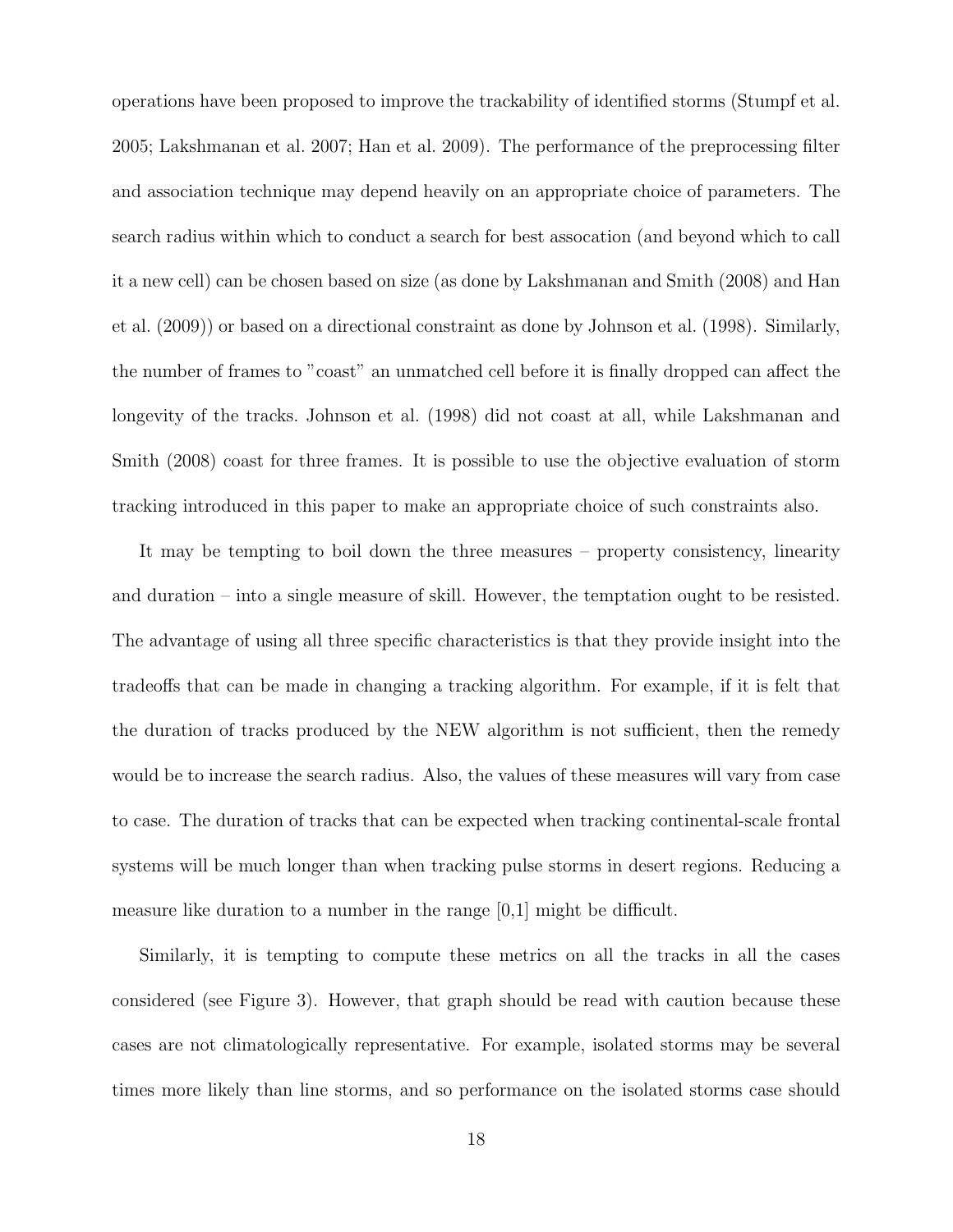be weighted more heavily. Therefore, if the interest is in gauging the likely performance of a technique in operations over a wide variety of cases, these measures should be computed on several years' worth of data, not averaged over a few, possibly unrepresentative, cases.

In this paper, we defined the mismatch error based on the consistency of VIL along a track. If the tracking algorithms are being carried out on other fields such as satellite infrared imagery or total lightning, the consistency criterion should be chosen appropriately. Choosing a criterion such as size could be a general-purpose choice in that it would work on all fields. However, it would greatly bias the mismatch error towards the CST and OC techniques since those techniques use size in their cost functions.

An important aspect of storm tracking algorithms is how they handle splitting or merging of storms. The statistics introduced in this paper reward good handling of splits and merges by the algorithm. For example, the way to handle a split might be to either (a) choose one of the storm cells after the split to carry on the old ID and assign a new ID to the other cell or (b) assign the history of positions to both the cells after the split. The second method will result in tracks with longer durations but possibly higher mismatch and linearity errors especially if one of the cells executes a turn or is slower moving than the combined entity was. Thus, an algorithm that considers the trajectory and morphology of storms to choose between the two options will exhibit longer duration and lower mismatch and linearity errors. Similarly, when two cells merge, there is a choice of whether to propagate one of the cell IDs to the combined entity. Propagating the longer-lived cell will always increase the duration of the track, but at the potential cost of mismatch and linearity errors. None of the storm cell tracking algorithms in the literature perform this sort of sophisticated analysis to handle splits and merges, mainly because there was no way to evaluate the efficacy of such analysis.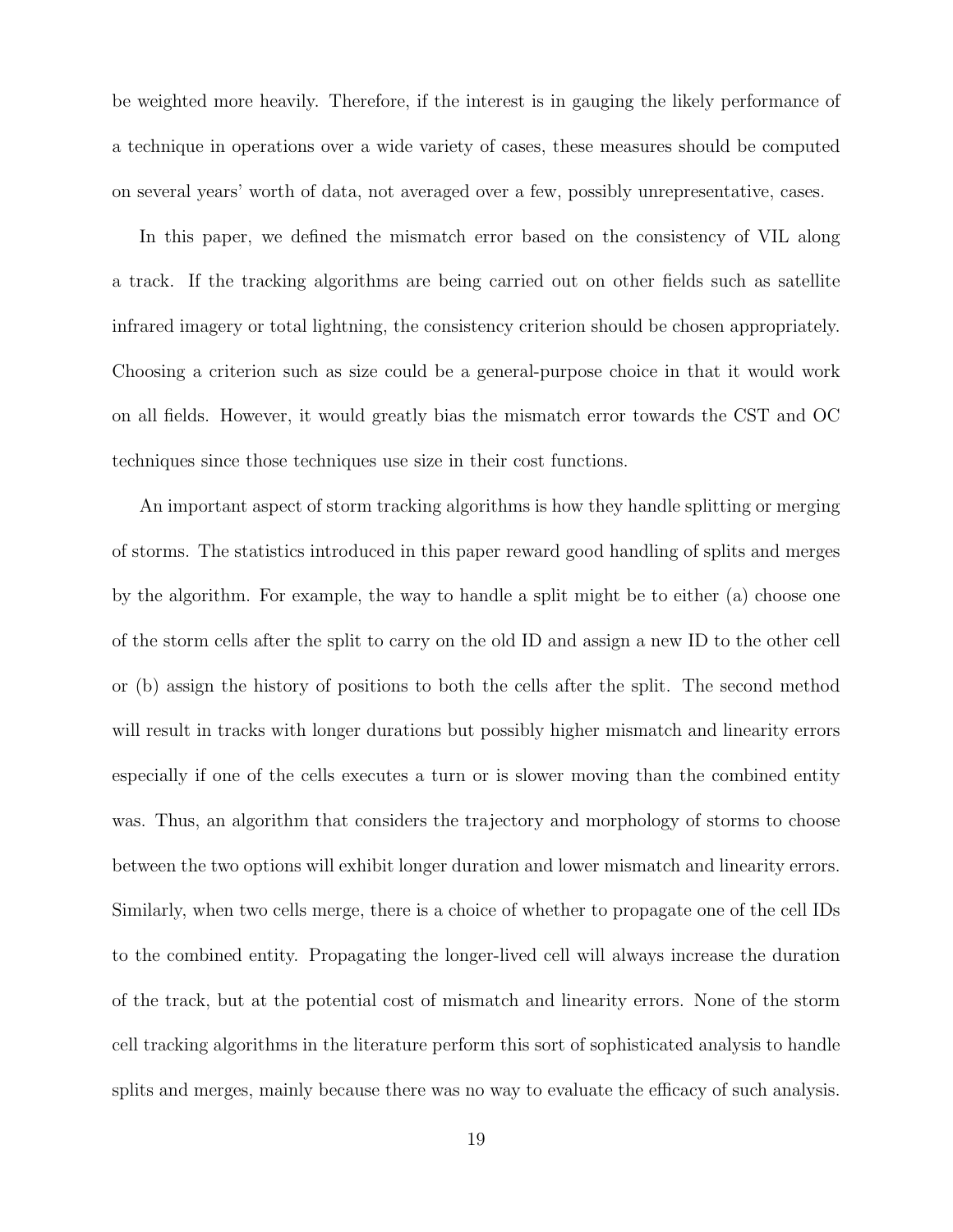We hope that the introduction of these objective criteria for evaluating tracks will prompt new research into this topic.

This paper presented a framework that allows for the comparison of tracking algorithms and the design of a composite tracking algorithm. The actual comparisons will turn out differently if carried out on storms identified at different scales. For example, the overlapbased methods may perform better if the storms had been identified at a 200  $km^2$  scale rather than a 20  $km^2$  scale while the centroid-based methods may have performed more poorly if the sizes of the storms were more variable. Therefore, the relative performance of the techniques indicated in Figure 3 should not be extrapolated to other types of imagery or other scales of storms. Instead, the criteria introduced in this paper ought to be employed when choosing the tracking algorithm that will perform best on the imagery and storm scale of interest.

## 4. Summary

Although storm tracking algorithms are a key ingredient of nowcasting systems, evaluation of storm tracking algorithms has been indirect, labor intensive or non-specific. In this paper, we introduced a set of easily computable bulk statistics that can be used to directly evaluate the performance of tracking algorithms on specific characteristics. We applied the evaluation method to a diverse set of radar reflectivity data cases and noted the characteristic behavior of five different storm tracking algorithms proposed in the literature and now employed in widely used nowcasting systems. Based on this objective evaluation, we devised a storm tracking algorithm that performs consistently and better than any of the previously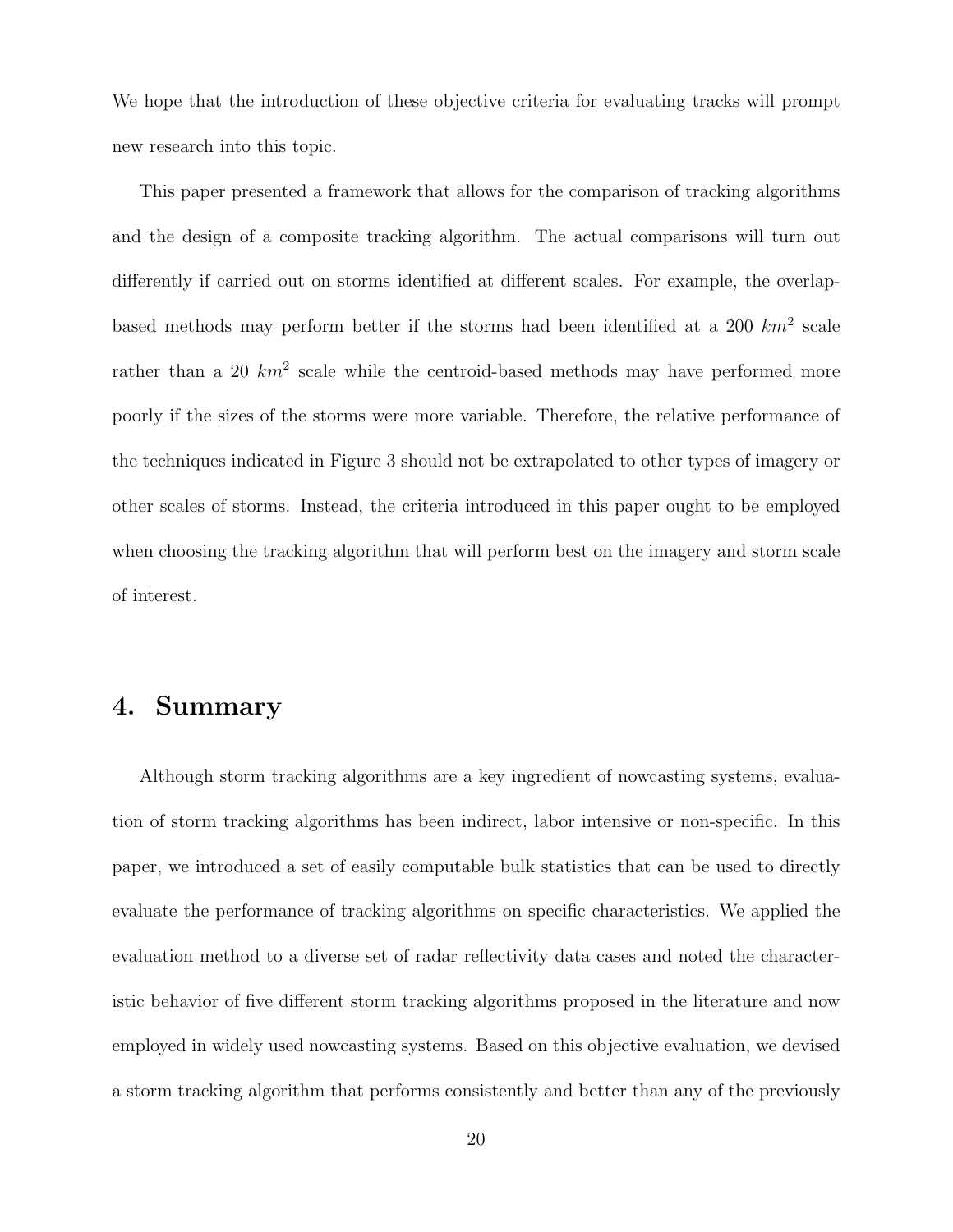suggested techniques.

## Acknowledgements

Funding for the authors was provided under NOAA-OU Cooperative Agreement NA17RJ1227. We gratefully acknowledge useful discussions with Benjamin Root and Madison Burnett. Brett Roberts carried out some of the initial studies on which this paper is based.

## REFERENCES

- Conover, W., (Ed.) , 1980: Practical Nonparametric Statistics. John Wiley and Sons, New York, 493 pp.
- Dixon, M. and G. Wiener, 1993: TITAN: Thunderstorm identification, tracking, analysis and nowcasting – a radar-based methodology. J. Atmos. Ocean. Tech.,  $10$ , 785–797.
- Greene, D. R. and R. A. Clark, 1972: Vertically integrated liquid water  $A$  new analysis tool. Mon. Wea. Rev., 100, 548–552.
- Han, L., S. Fu, L. Zhao, Y. Zheng, H. Wang, and Y. Lin, 2009: 3D Convective storm identification, tracking and forecasting – an enchanced TITAN algorithm. J. Atmos. Ocean. Tech., 26, 719–732.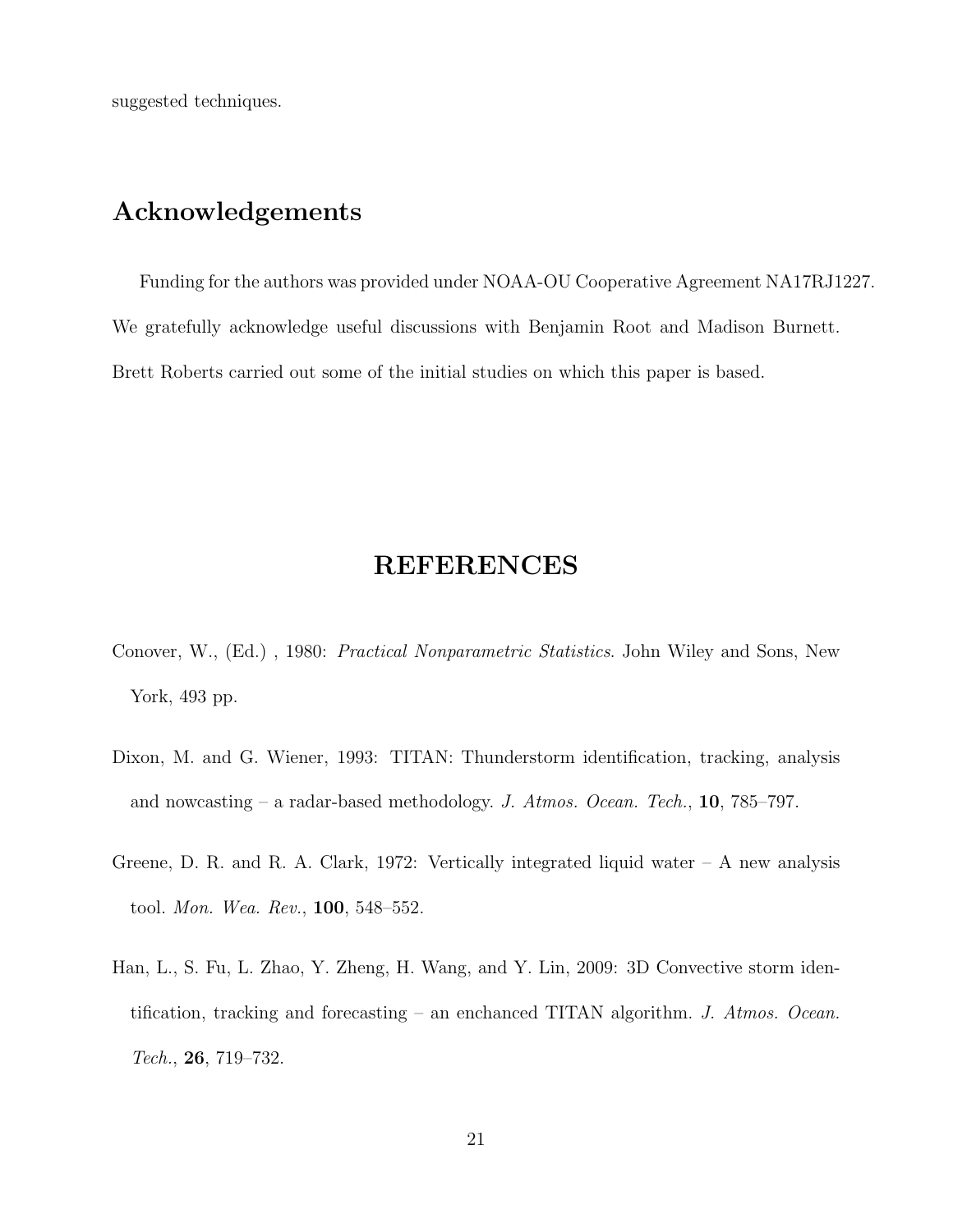- Johnson, J., P. MacKeen, A. Witt, E. Mitchell, G. Stumpf, M. Eilts, and K. Thomas, 1998: The storm cell identification and tracking algorithm: An enhanced WSR-88D algorithm. *Weather and Forecasting*, **13** (6), 263–276.
- Lakshmanan, V., A. Fritz, T. Smith, K. Hondl, and G. J. Stumpf, 2007: An automated technique to quality control radar reflectivity data. J. Applied Meteorology, 46 (3), 288– 305.
- Lakshmanan, V., K. Hondl, and R. Rabin, 2009: An efficient, general-purpose technique for identifying storm cells in geospatial images. J. Ocean. Atmos. Tech., **26** (3), 523–37.
- Lakshmanan, V., R. Rabin, and V. DeBrunner, 2003: Multiscale storm identification and forecast. J. Atm. Res., 67, 367–380.
- Lakshmanan, V. and T. Smith, 2008: Data mining storm attributes from spatial grids. J. Ocea. and Atmos. Tech., In Press.
- Morel, C., F. Orain, and S. Senesi, 1997: Automated detection and characterization of MCS using the meteosat infrared channel. *Proc. Meteor. Satellite Data Users Conf.*, Eumetsat, Brussels, 213–220.
- Roberts, B., V. Lakshmanan, and T. Smith, 2009: Evaluation of a multi-scale storm-tracking technique. 25th Int'l Conf. on Inter. Inf. Proc. Sys. (IIPS) for Meteor., Ocean., and Hydr., Phoenix, AZ, Amer. Meteor. Soc., P2.10.
- Stumpf, G., S. Smith, and K. Kelleher, 2005: Collaborative activities of the NWS MDL and NSSL to improve and develop new multiple-sensor severe weather warning guidance ap-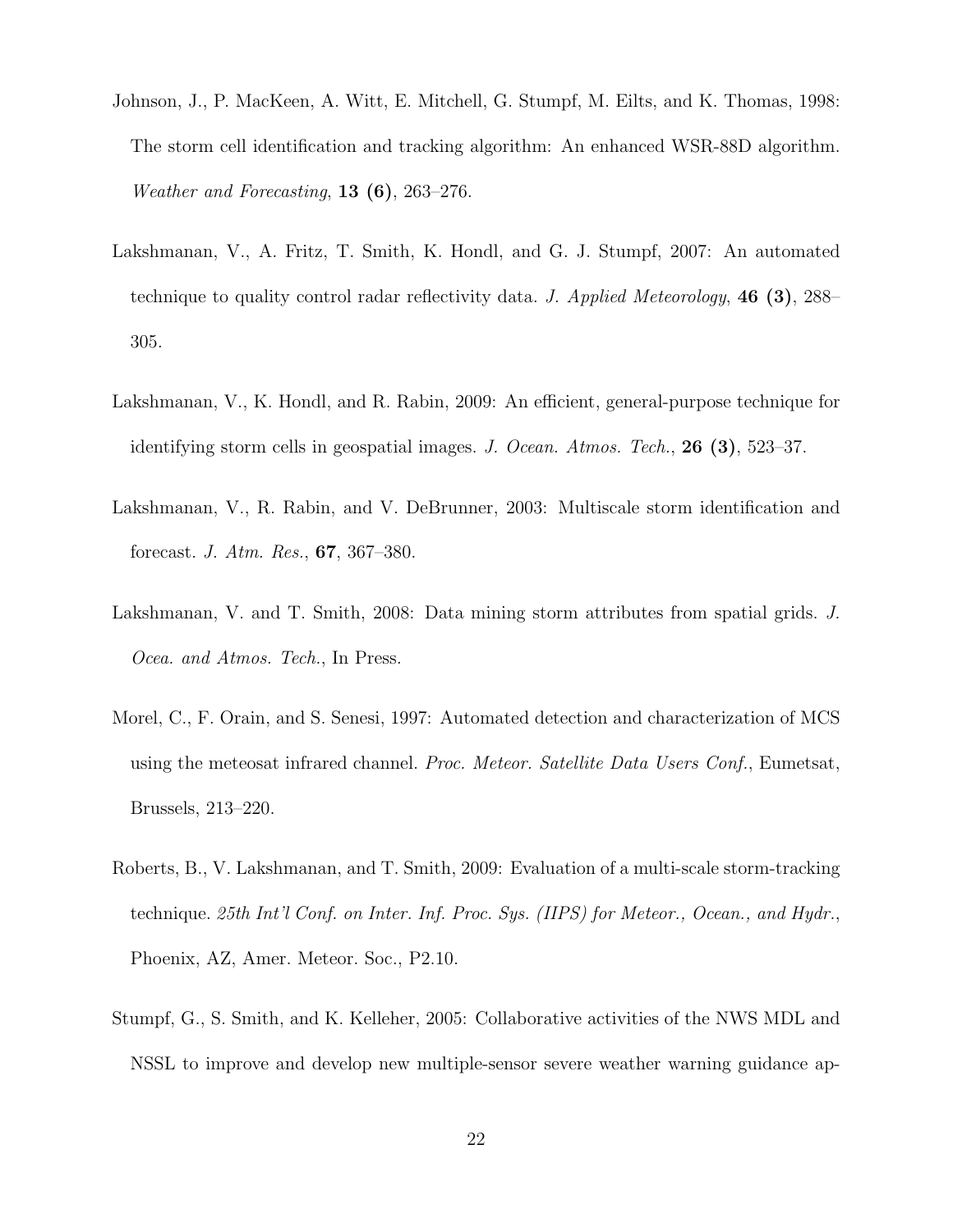plications. Preprints, 21st Int'l Conf. on Inter. Inf. Proc. Sys. (IIPS) for Meteor., Ocean., and Hydr., Amer. Meteor. Soc., San Diego, CA, P2.13.

Wilson, J., N. A. Crook, C. K. Mueller, J. Z. Sun, and M. Dixon, 1998: Nowcasting thunderstorms: A status report. *Bull. Amer. Meteor. Soc.*, **79**, 2079–2099.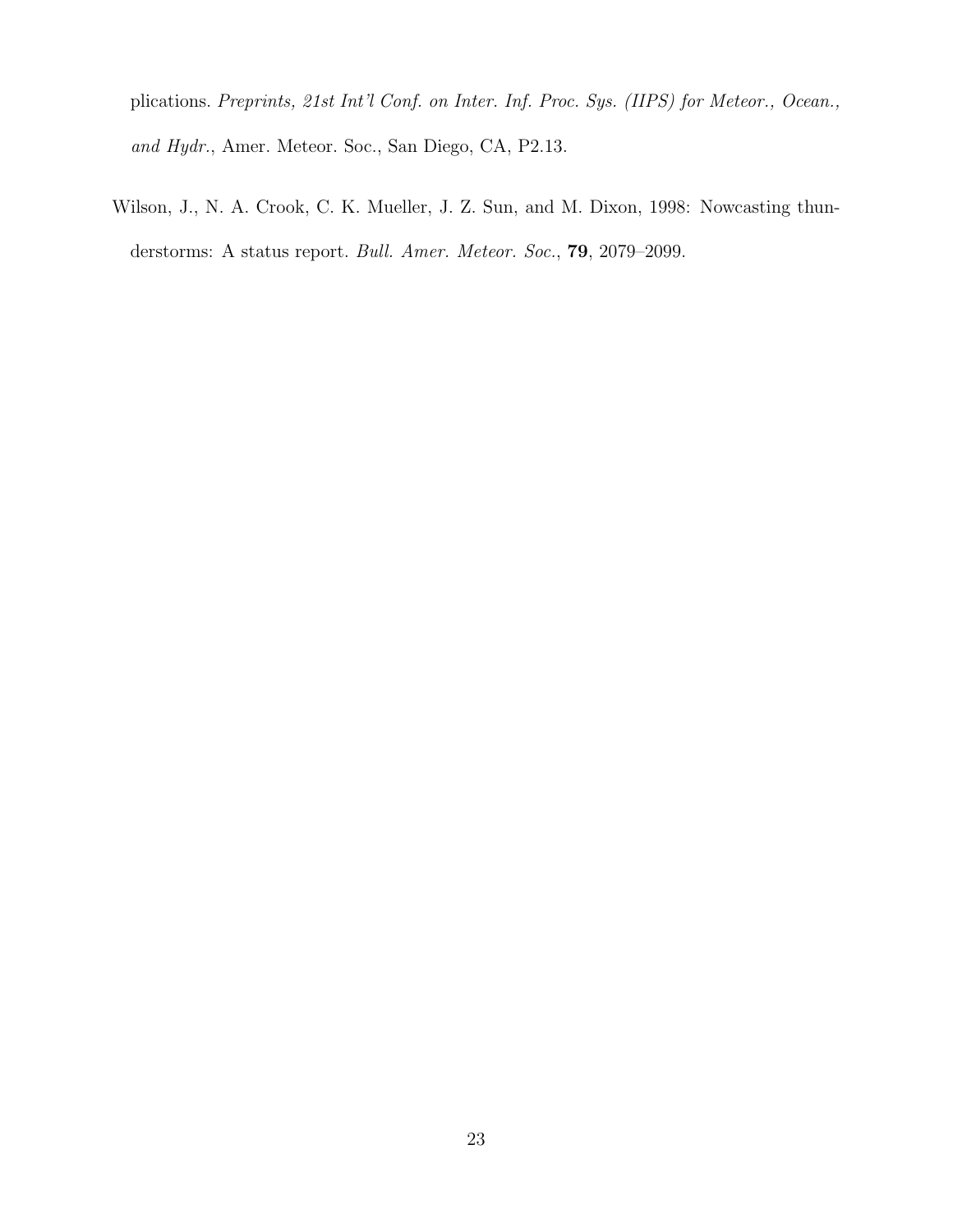## List of Figures

| $\mathbf{1}$   | Using the "percent correct" of time assocations is flawed as a way of eval-                                       |  |
|----------------|-------------------------------------------------------------------------------------------------------------------|--|
|                | uating the performance of tracking algorithms because it is an overestimate                                       |  |
|                | as discussed in the text and shown in (a) and is non-specific as discussed in                                     |  |
|                | the text and shown in $(b,c,d)$ . Dashed lines as in $(a,b)$ indicate a "dropped"                                 |  |
|                | assocation while arrows indicate a wrong association which could be due to a                                      |  |
|                | mismatch as in $(c)$ or due to a "jump" as in $(d)$ . Solid lines indicate a correct                              |  |
|                | time association. $\ldots \ldots \ldots \ldots \ldots \ldots \ldots \ldots \ldots \ldots \ldots \ldots \ldots 25$ |  |
| $\overline{2}$ | Evaluation of different tracking techniques. Black bars denote good perfor-                                       |  |
|                |                                                                                                                   |  |
| 3              | Evaluation of tracking techniques on all 16 cases. Black bars denote good                                         |  |
|                | performance while white bars indicate poor performance. $\ldots \ldots \ldots \ldots$ 27                          |  |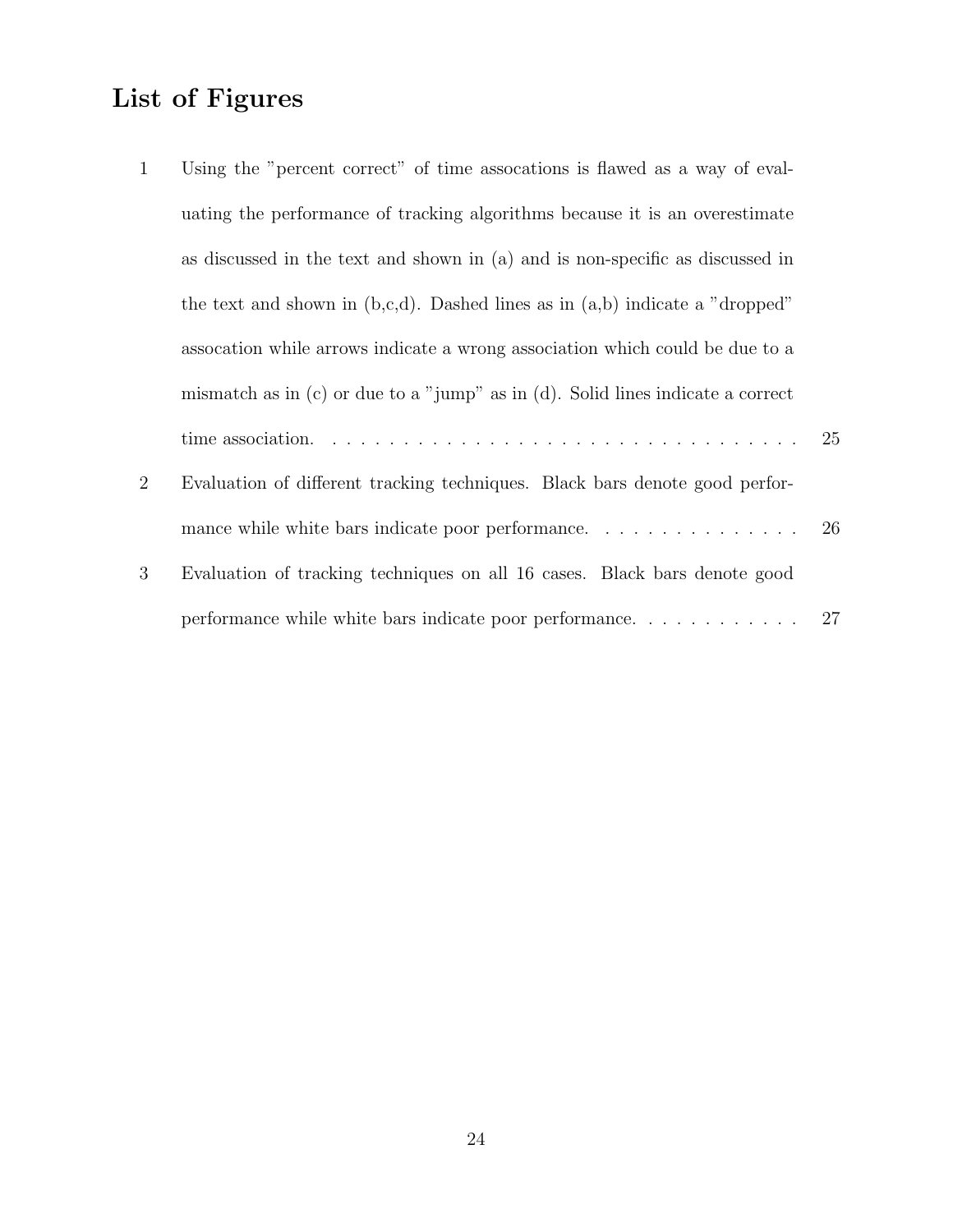

Fig. 1. Using the "percent correct" of time assocations is flawed as a way of evaluating the performance of tracking algorithms because it is an overestimate as discussed in the text and shown in (a) and is non-specific as discussed in the text and shown in  $(b,c,d)$ . Dashed lines as in (a,b) indicate a "dropped" assocation while arrows indicate a wrong association which could be due to a mismatch as in (c) or due to a "jump" as in (d). Solid lines indicate a correct time association.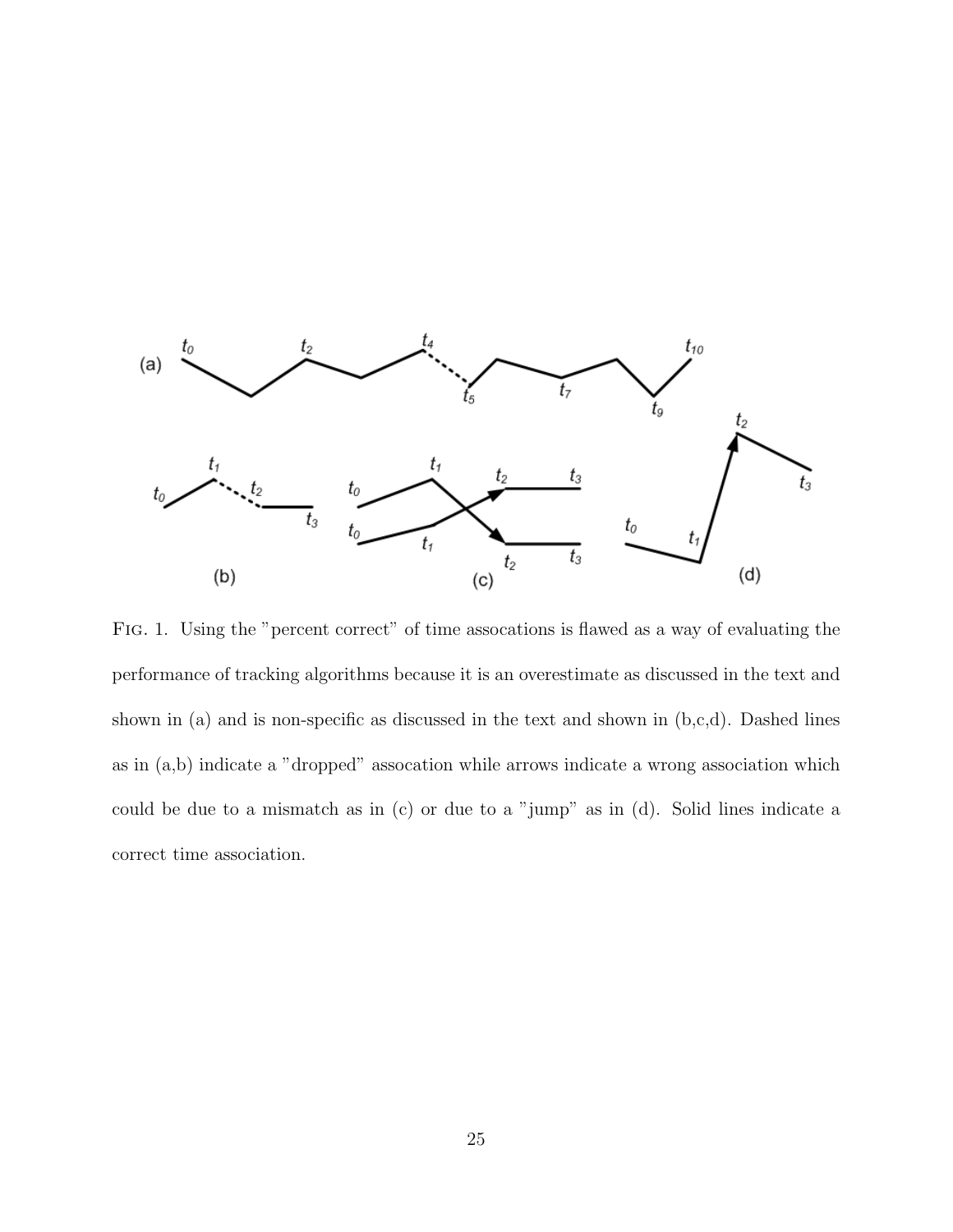

Fig. 2. Evaluation of different tracking techniques. Black bars denote good performance while white bars indicate poor performance.  $_{26}$